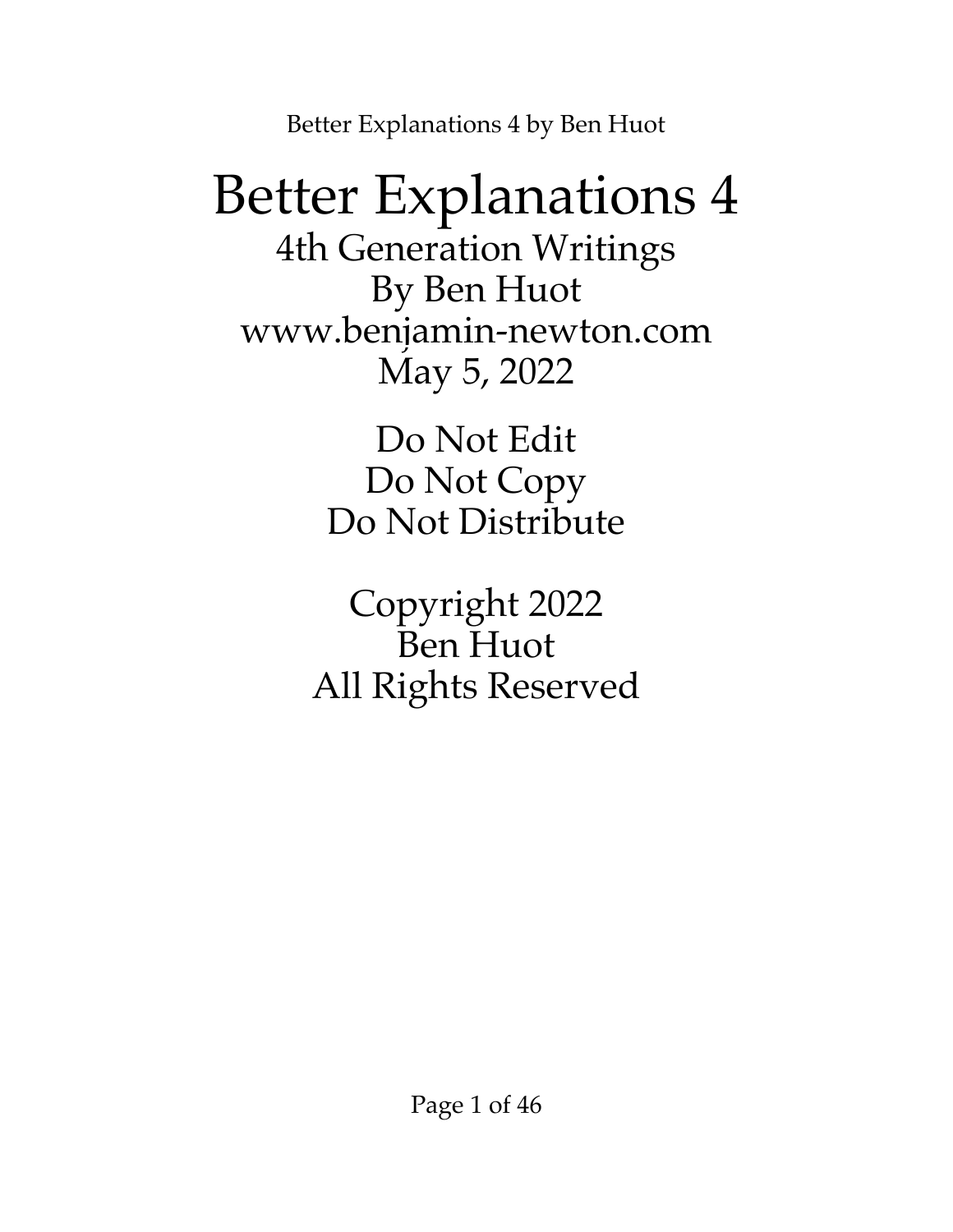| <b>Table of Contents</b> |  |
|--------------------------|--|
|                          |  |
|                          |  |
|                          |  |
|                          |  |
|                          |  |
|                          |  |
|                          |  |
|                          |  |
|                          |  |
|                          |  |
|                          |  |
|                          |  |
|                          |  |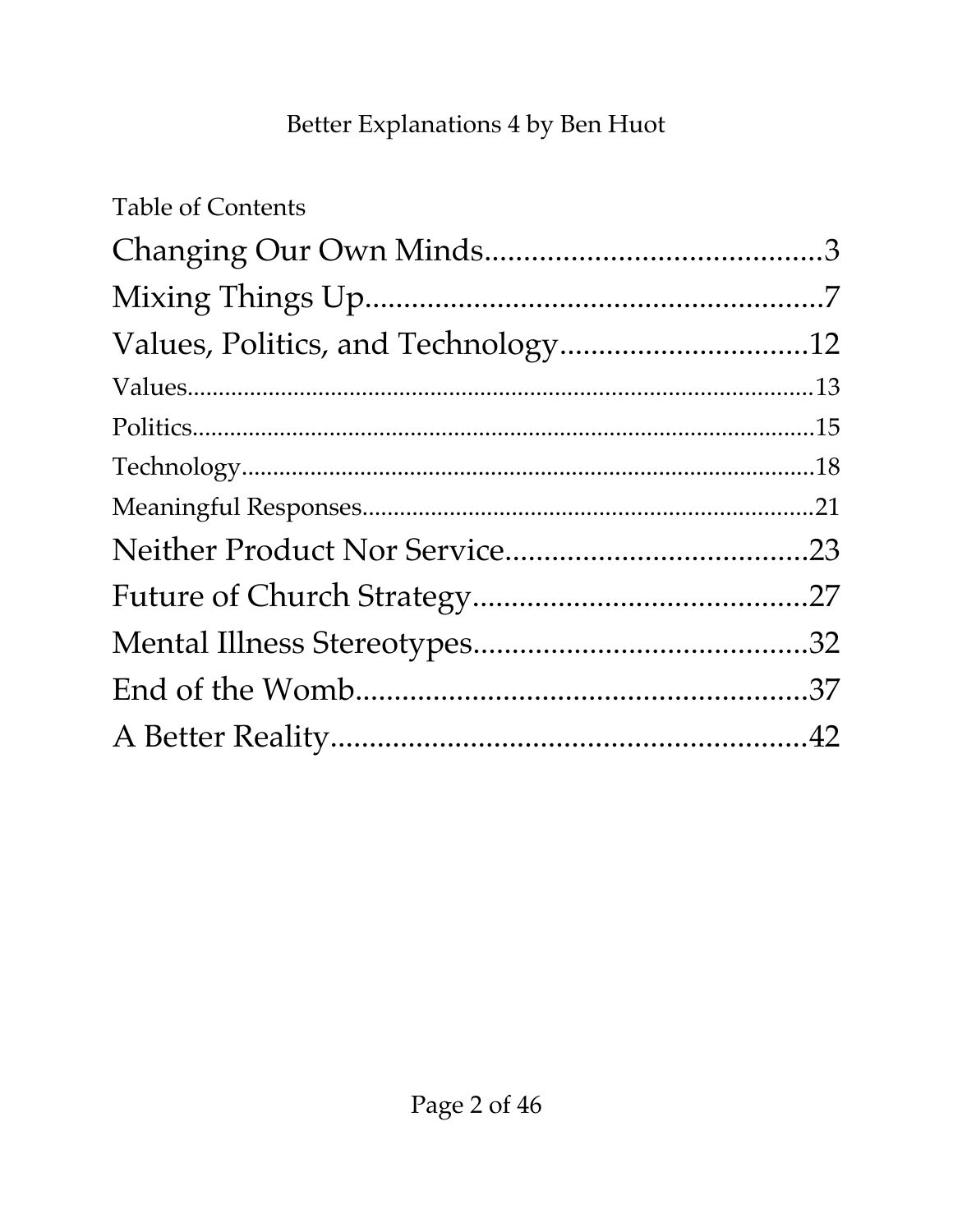# <span id="page-2-0"></span>Changing Our Own Minds

The key to most of the positive things in my life stem from my willingness to admit I made a mistake and / or need help. I learned this the hard way be constantly having to ask for forgiveness because I often offended people as a young adult by saying stupid things.

Failure was the key to my writing ability as well as I started almost 25 years ago with having failed in completing both college and my military commitment. That is what interested me in Taoism and at that time I even thought that I might be a Goth. Shortly afterwards I learned that I was mentally ill.

This is where my Christian faith becomes very useful in a practical sense. I was willing and able to admit I needed help. It is very hard for anyone to believe now that what they are experiencing may not be real or their closely held beliefs could be based on misinformation.

We often see ourselves as the lone hero against the world as a romantic view of life that we experience in movies. But we need each other and if everyone else seems to be wrong maybe we need to consider that we on the other hand are the ones with mistaken views.

Opening up this possibility also allows one to understand other people's point of view in other areas and is something I have developed in myself in the study of philosophy for many years.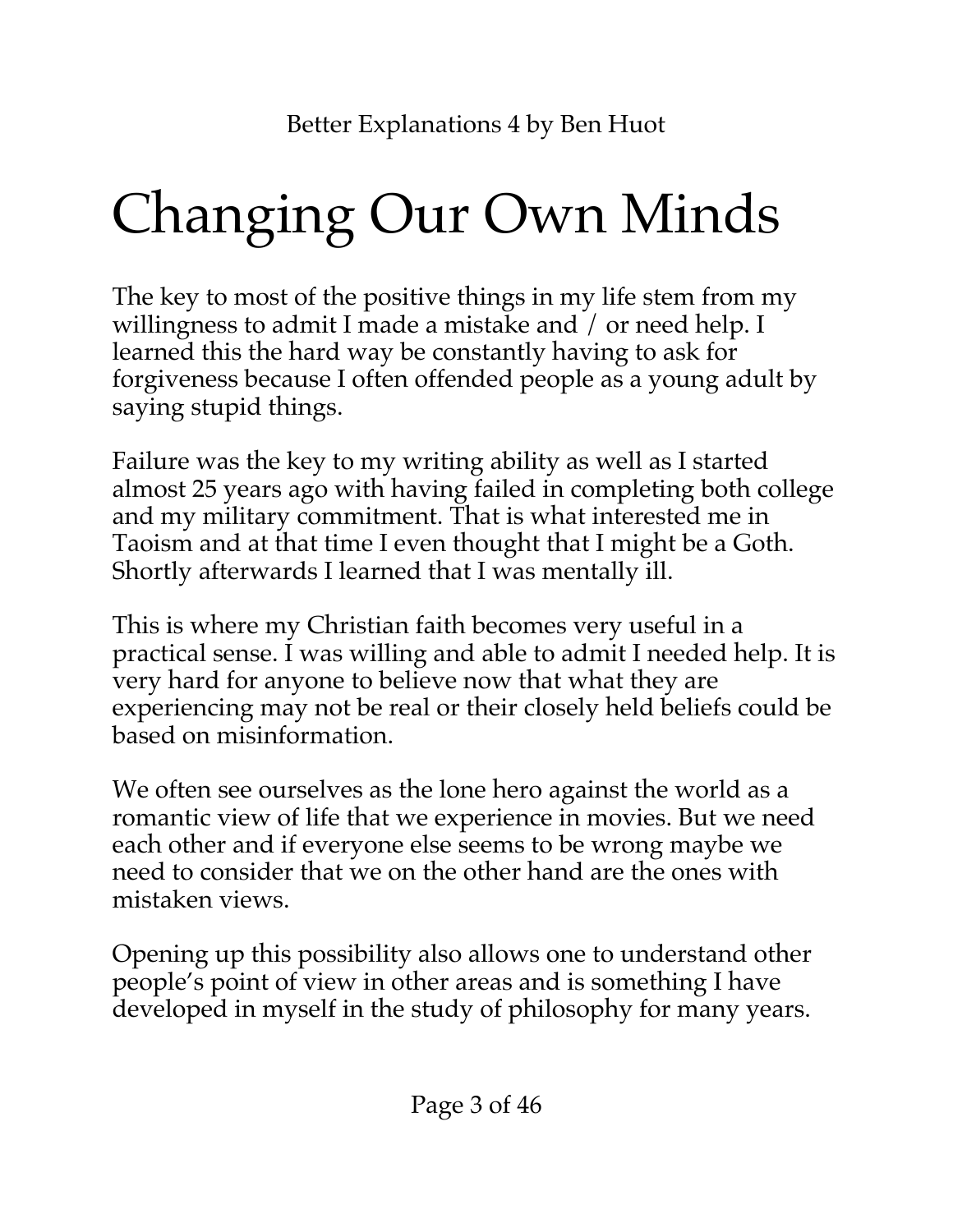There are few things in life that have to be done one way and there are few things in life we can be sure about. The big outlier is the Bible and God. I know sometimes from the outside faith in God sounds like the things people say when they are in a cult. But the difference is that mature Christians usually have learned often the hard way that their faith should be in God and not in other Christians. I realize many people today don't believe in God, but to understand Christians you have to accept this possibility.

You will quickly find that I approach Christianity from a wildly different point of view in someways and in other ways I must sound like every other Christian you have ever heard. One of the ways in which I am different is that I only believe in the Bible and the Christian God and in every other area outside this I am a skeptic.

What does this mean in a practical sense? Most people believe in science the way Christians believe about God including Christians. I do not believe in science in this way. I know enough about science to know that it is not supposed to be a belief system technically. But from the way many average people act they very much treat Science like magic or faith.

Part of the problem is that scientists are people too and fallible and so are not objective, at least not fully. But the idea that science and math or facts cannot be disagreed with puts it into the same position as God in our lives. God does not share power with any other group or individual and since He created everything has every right and it is entirely reasonable and natural for Him to want control over His creation.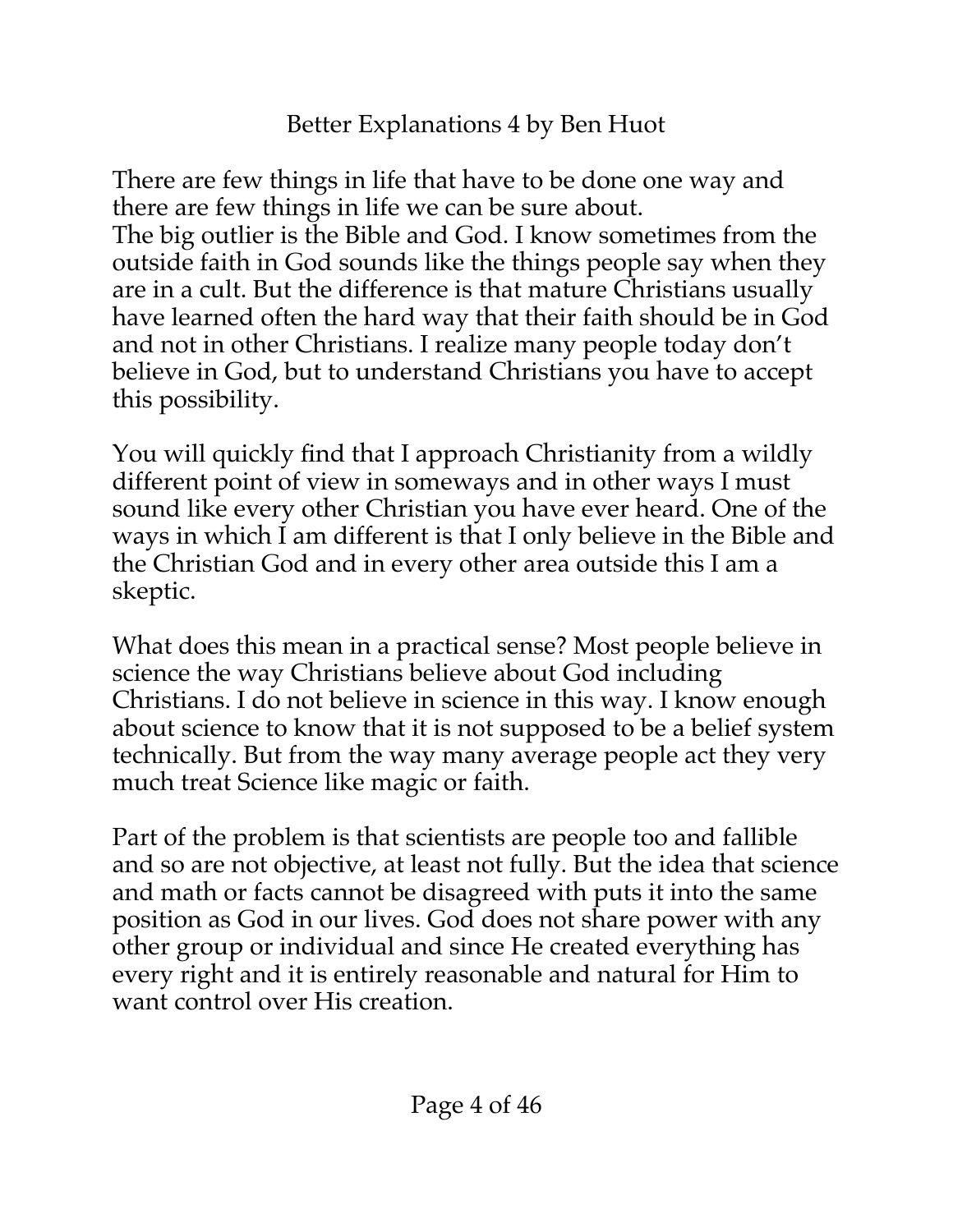So you cannot depend so much on science and math in your society that facts become more important than truth and still be a society that has faith in God. Why do even Christians argue about the reality of God but not the accuracy of science? It is very convenient that science can describe itself as a never ending process and continue to evolve over time. We live in the here and now and so we need some definite answer to some basic questions before we die.

Truth is too important to get right only centuries later and then realize that is wrong too. And science and scientists do not limit themselves to the minute details of how to do things. They stretch their hands into human relations with social and applied sciences and the creation and ending of reality. With the direction of advancements of technology they want to be the source of all knowledge and all power.

We are at a point that even non Christians should see that the future though far from certain to us at least is not going in a good direction. Most our major problems in society started after the Enlightenment which conveniently occurred around the same time as the Industrial Revolution and European Colonialism. So we attribute the problems to be the individual technologies and specific political powers of the time, but the problems are greater and more fundamental.

Ask yourself if you could not have America as we know it without oil or computers and that the different ideas we know that are killing us are all tied together. What if you needed to give up the modern world for God? Would you give up your belief in America or the usefulness of science for your belief in God?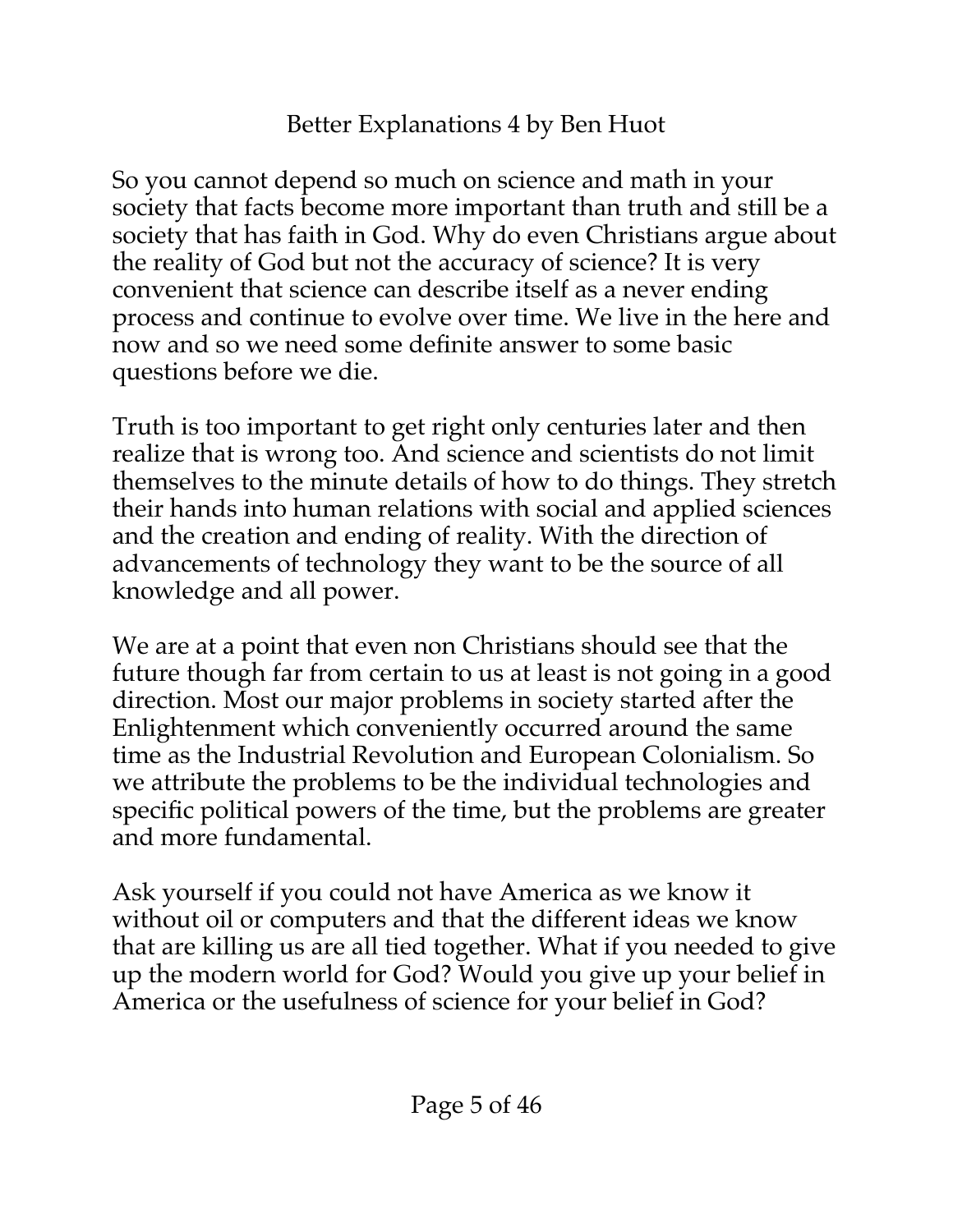So we as a society need to now evaluate the modern world and see if everyone else in the world is right about America or are we right. Is our wealth a legitimate factor to justify us before God? Are we any different than other empires? And what would Christ do in the world today? Would He lead us into battle against our political rivals or would His second coming surprise us more than His first coming?

It is hard to stand against things that have been assumed to be right for so long. But for much larger periods of history and even most people throughout the world today might have a completely different view of what is important in life and how you should express your faith. Maybe we need to understand history better before we try to understand the modern world.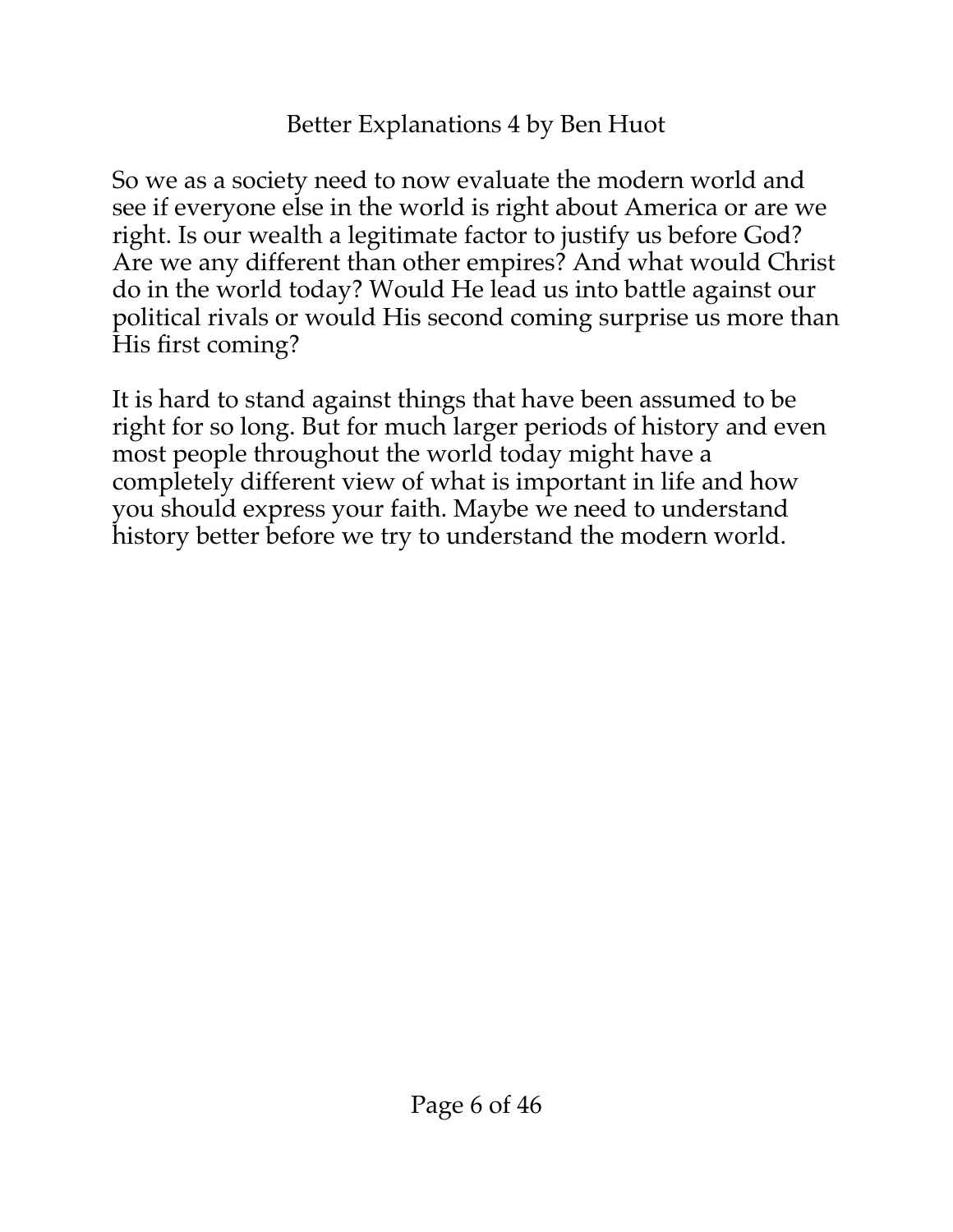# <span id="page-6-0"></span>Mixing Things Up

Scientists cannot distance themselves from what bad people do in the name of science anymore than Christians can distance themselves from what bad people do in the name of religion. Both scientists and Christians cannot control what other people do as a result of what they teach.

Christians and scientists both teach non-professionals about their system of thinking. But many people that practice said systems often do not accept all aspects of the teachings.

For centuries Christians have fought hard to keep their theology pure and static. This has had a great cost in fragmenting the faith into multiple institutions and under many different leaders. Scientists today seem to have a similar problem.

Most scientists claim science is not magic or a religion and yet this is how most people relate with science. You could argue that this is based on misinformation or flat out ignorance but so could Christians make the same argument about why people do evil in the name of religion.

Christ lived as a perfect example of how a Christian should live, but most Christians do not do so. But the Bible does not argue with this assessment either. Christianity is based on the idea that you cannot earn your faith by being good enough and that salvation comes from what God did. Furthermore it is not based on what we do save our choosing to believe.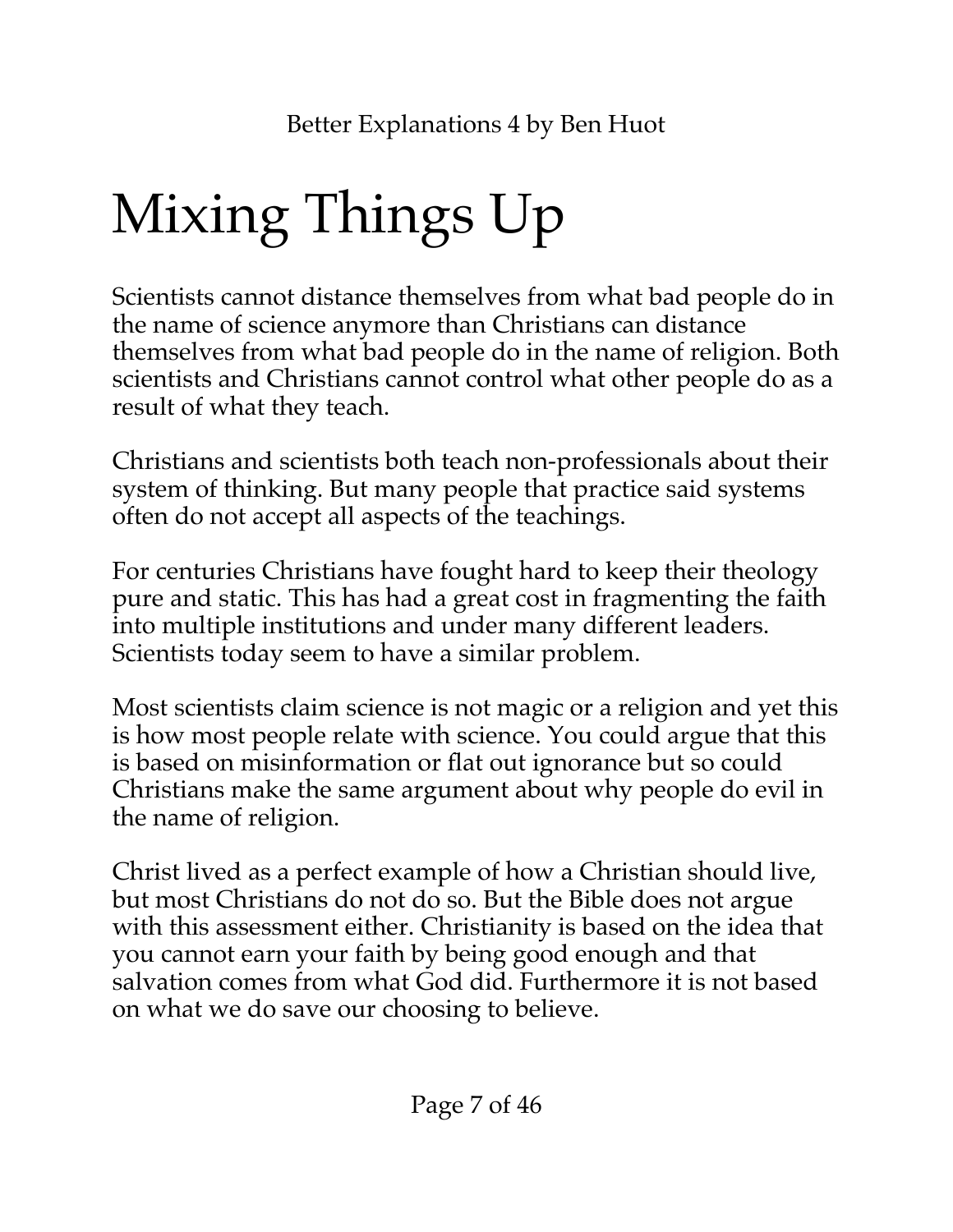So although the world expects Christians to live up to their ideals, Christianity very clearly and honestly says this will never happen. This may be a hard to understand concept for nonbelievers, but this is not contradictory and is consistent.

Christians often see science as necessary and reasonable but take issue when science moves into disciplines formerly thought of as best explained by theological arguments. When scientists try to explain the nature of reality and its beginning and end, many Christians would say that it is unfair that scientists can study these areas but if Christians take scientific ideas from Scripture that this is socially unacceptable.

I personally take issue when scientists say they are right about something that contradicts the Scripture and say then that to be rational we must accept the scientific explanation and stop believing in our faith. Many might think it easier to get Christians to stop believing because faith makes the study of science more complex and controversial, in some areas. But most Christians do not think science and Christianity contradict each other.

I flat out say that science is not always compatible with Christianity but then I will believe my Creator over a human expert. One of the evidence based and practical reasons for believing in faith over science is because faith has been the same since the beginning of creation. Science, on the other hand, has not reached a permanent decision on anything and never will. I also see my Creator as having more relevant knowledge, experience, and morality than any scientist.

Some of the changes recently in science challenge the whole basis if what it means to be a rational study of nature. Science cannot currently explain and prove why physics works totally differently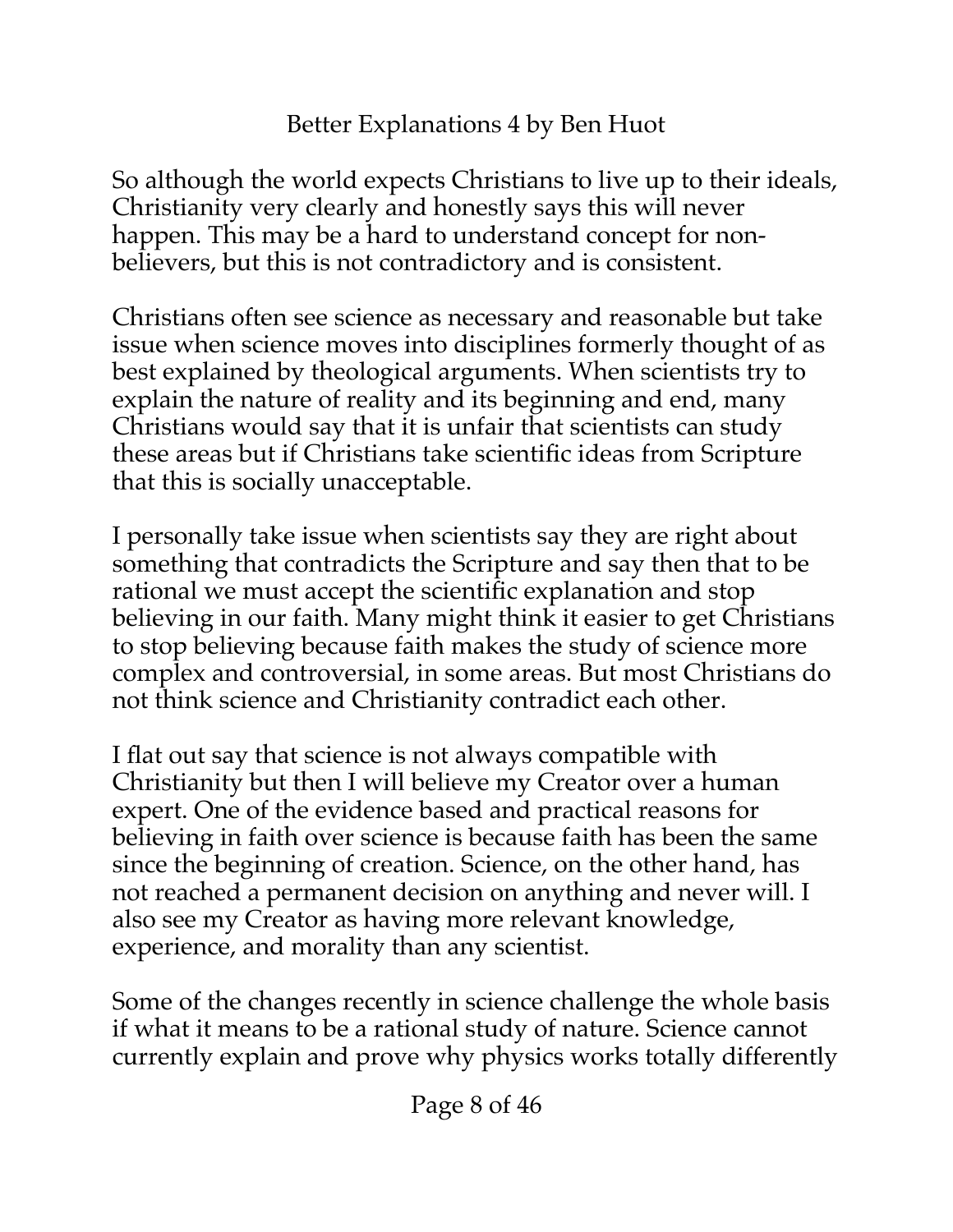at different scales. Even things like the existence of dark matter and dark energy are so vague that they are non answers. String theory is not testable by natural methods.

Also the complexities of the math involved to understand some of these theories really limit how a average person could ever have the time to master math enough to appreciate how they are not magic. Some of the ways in which scientists try to teach physics in general or explain theories like quantum mechanics without math make them seem more like science fiction or fantasy. The push to go back to the Moon or go to Mars fails to calculate in the economic factors necessary for this to work or be useful in any tangible or practical way.

It sometimes seems that some scientists are so concerned with separating science from faith that this hinders the progress of scientific discovery. Also the treatment of scientists with different views is very hostile considering many times their new theories prove to be correct and are then adopted by mainstream science. Black holes are one example.

During the life of Einstein, he had to argue against the idea of ether, which is very irrational and sounds very spiritual. Currently science is trying to cope with the obviously effective principles of Qi that comes from Chinese philosophy and medicine and that makes the nature of science even less clear. And many scientists have non-Christian religious views as well which makes it harder for them to be objective.

I think the world does not like change and Christianity challenges the status quo of the richest parts of the world today. America does not see a need for Christianity for its ideological narrative of being the good guy in the world today.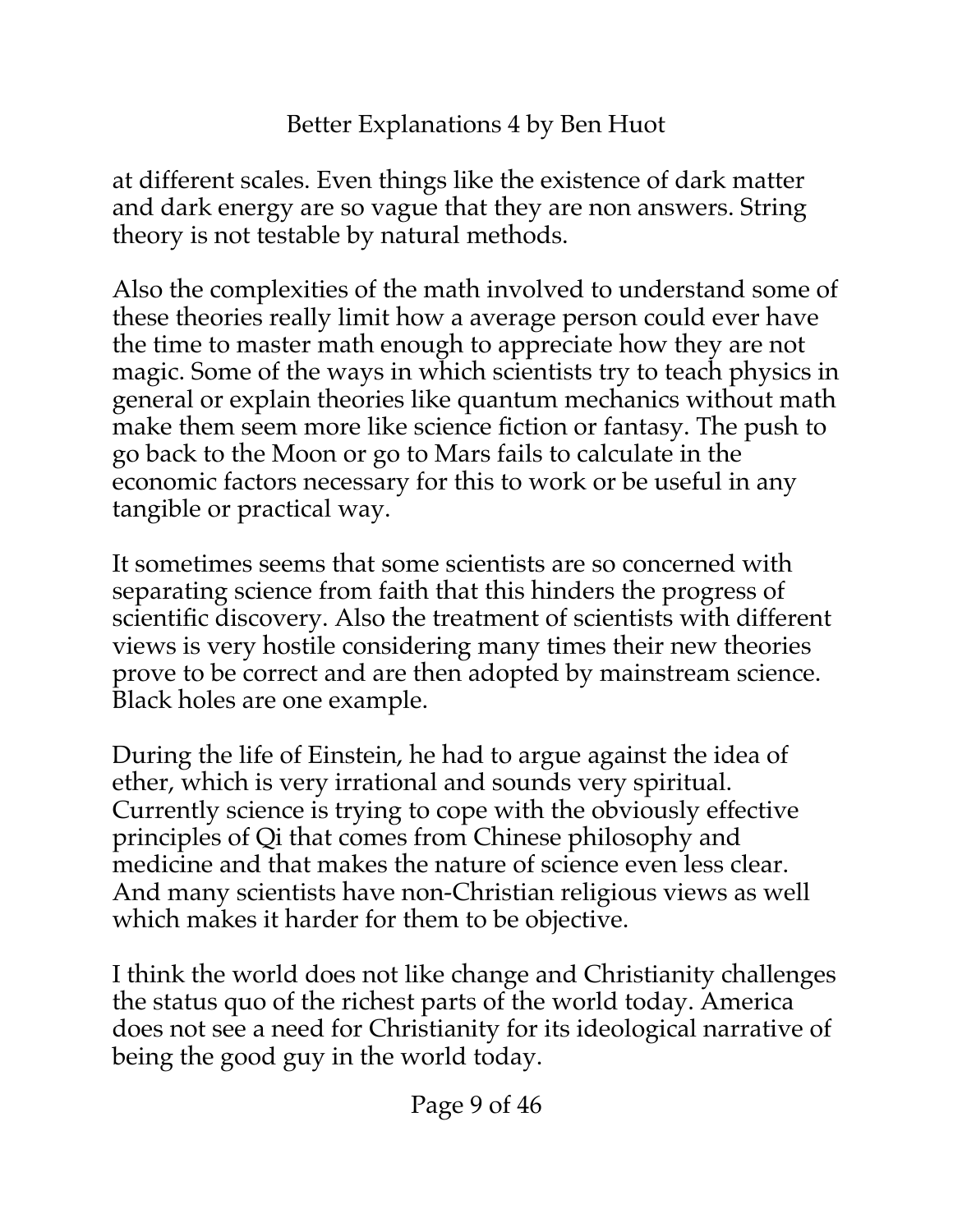It is interesting that both conservatives and liberals both think America should be intimately involved in the world and this will make the world better. Both seem to want to use technology and law to force people to change their beliefs to what they want. Both also seem to want to change the moral system of the other group and none of them want to follow the morals the other group values.

Traditionally the conservatives in America were the dominant group because they held to a consistent message but today liberals have risen because they have been able to form a consistent coalition and consistent message of their own. It is interesting that the biggest issues in both conservative and liberal groups are so explosive because they make the other group look immoral in the way they look at life and the issues.

Religion and science are often coopted by both sides to push their agenda. Science is often used to put down people who disagree with them because they can say there is only one answer and their answer is the right one which cannot be argued with. Unfortunately religion in America is often used the same way. This is not to say there is anything wrong with either religion or science but that, although they are not exactly parallel conceptually, they are used and abused in similar ways.

One of the big similarities that most of society agrees on is they want justice or punishment on individuals they think are disruptive to society because they do not conform to their particular morality. Both liberals and conservatives have values as do scientists and Christians. It is possible to have a different moral philosophy or different moral priorities.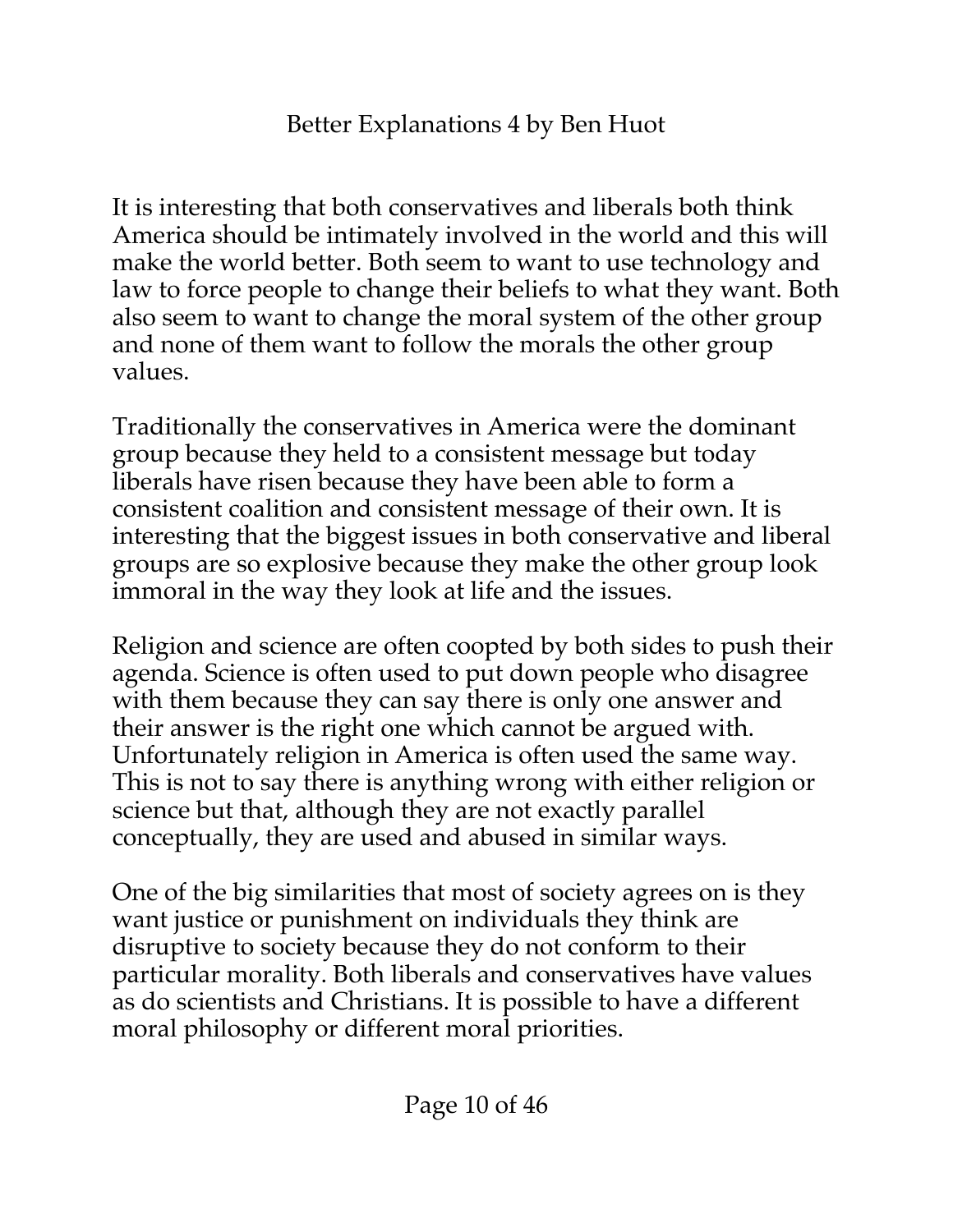Most conservatives will agree that the environment or racial justice is important but likely will not prioritize it to the same level as many liberals would. Similarly many liberals still believe in having a justice system and a national defense but they may prioritize these issues differently.

Similarly with Christians and scientists priorities are really what separates the two disciplines of theology and science. Science is focused on the material world and Christianity on the spiritual especially the afterlife. Most Christians do care about the material world, but do not prioritize it over the afterlife. Many scientists do have religious beliefs but their professional focus is on the physical needs of people.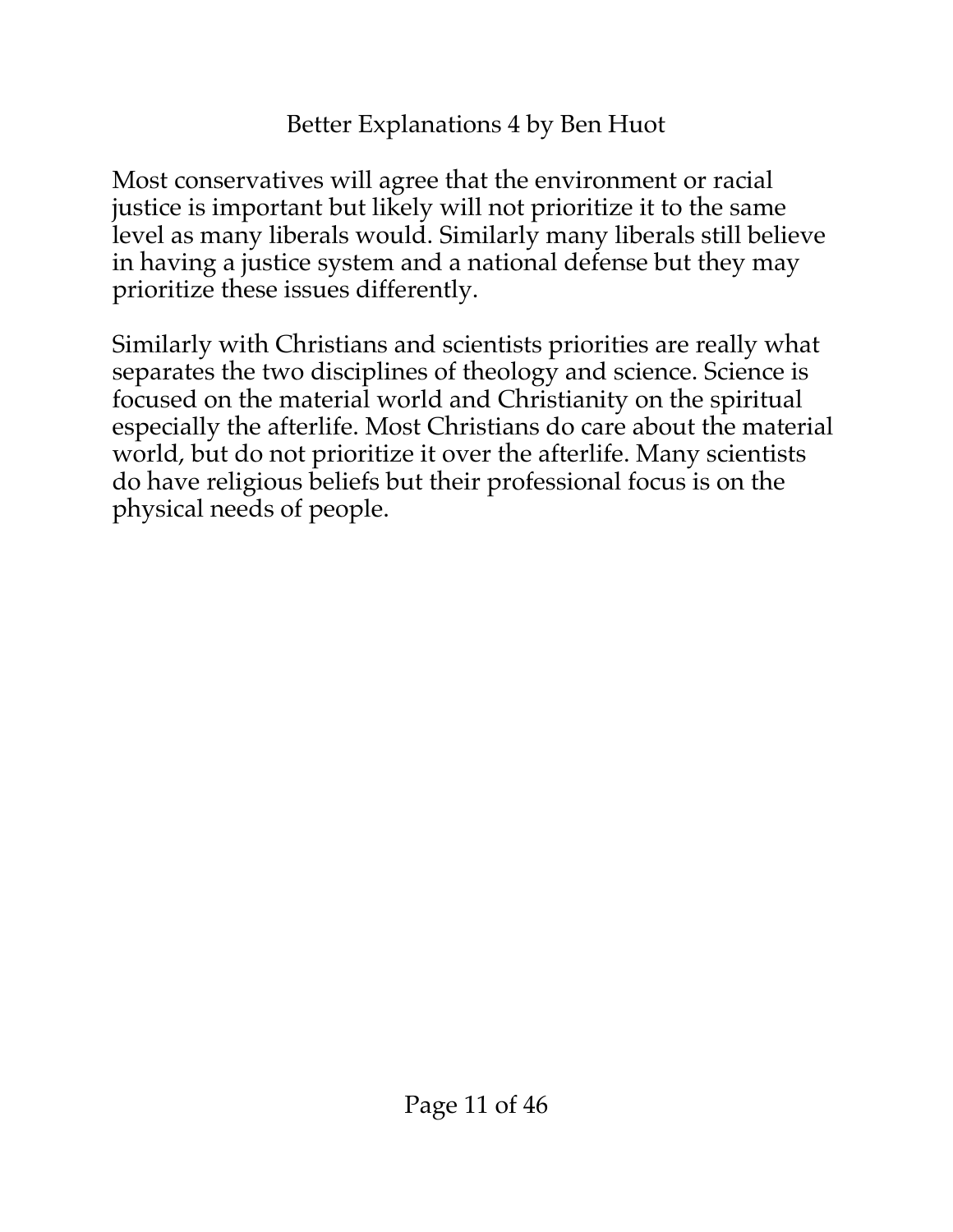### <span id="page-11-0"></span>Values, Politics, and Technology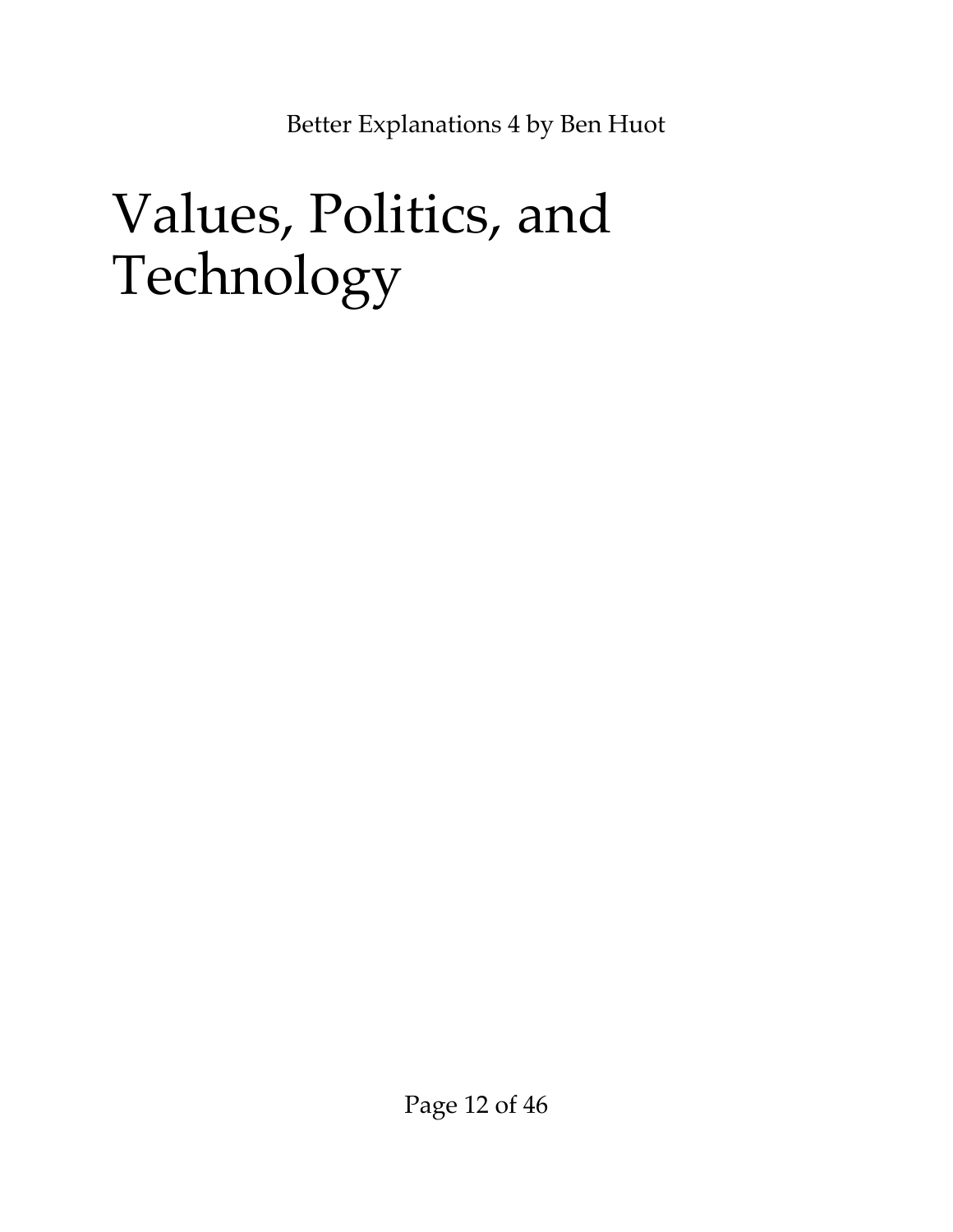### <span id="page-12-0"></span>Values

Many people see Christianity as being about fear. I think non believers might come to this conclusion because Christians are quick to point out that God is not just about love but about justice as well. Fear is the opposite of what God is about because He wants to form a close connection with all His creation. This is especially true with us because we are made similar to Him in some ways.

God wants to motivate us out of love and He forgives us unconditionally but then He wants us to do good plus forgive others unconditionally as well. Having both love and justice be compatible is hard for us to understand in our society. Reconciling these two values only really works when you add mercy and forgiveness as an alternative to justice enforced by punishment.

Much of our society does not like the concept of enforcing justice at all and some like it too much. Mostly we like to pick on the individual who breaks laws that we seldom break. This way we can be for justice but not worry about being the object of the law's wrath.

Christianity brings in radical equality in that all evil and all violation of law including our evil thoughts are considered bad enough to bring the greatest punishment. The flip side is that it is very easy to get out of if you can conquer your pride and accept God's point of view on this. Ultimately God can be both merciful and enforce justice because He has taken the penalty for our evil on Himself.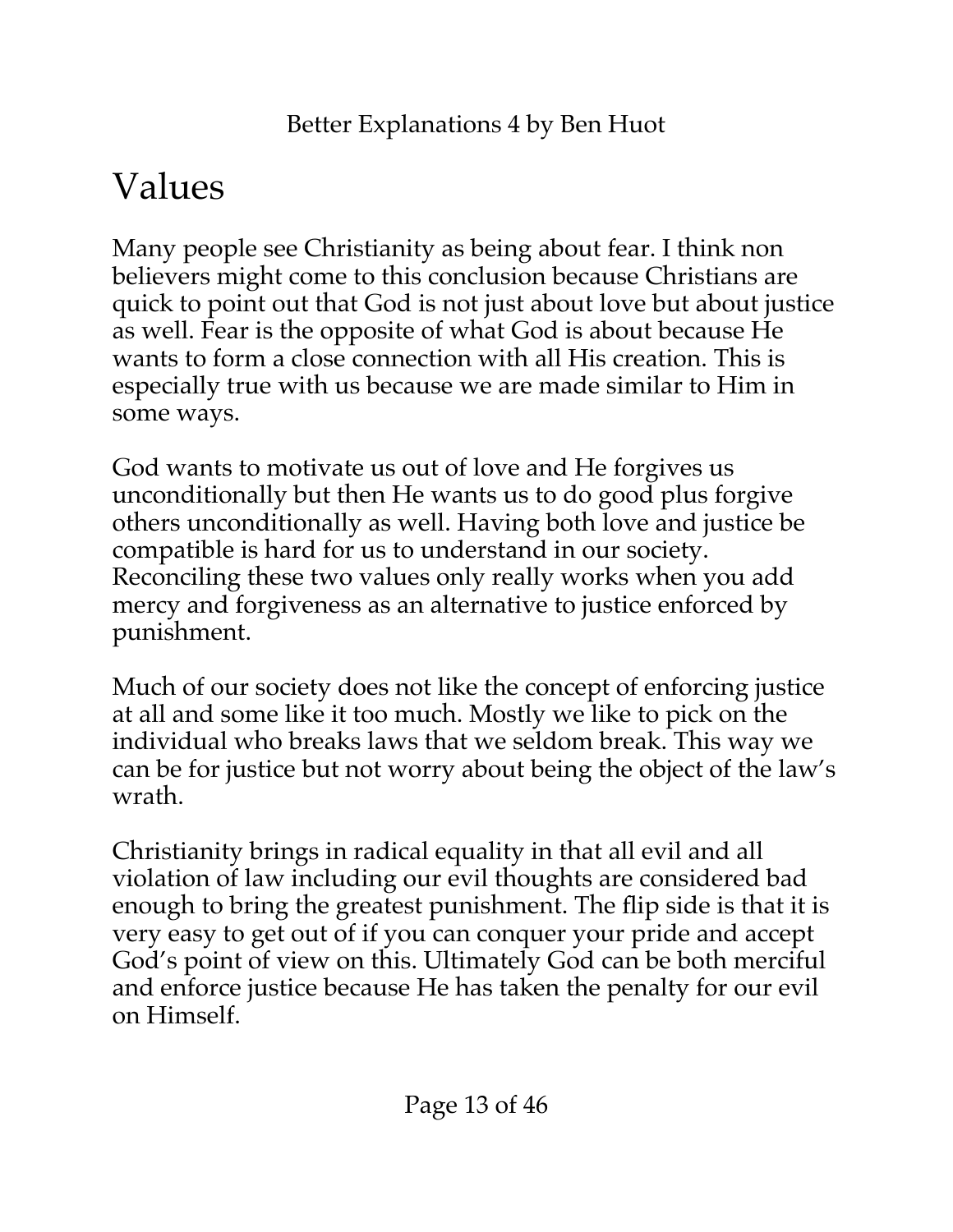Many are used to treating God like they would someone in a business exchange where you do some thing for God and then He does a favor for you. This is the pagan or pre-Christian model for dealing with the spiritual world. It is the same way politics and many people's relationships work. It is a big part of Confucianism.

God doesn't want to have this kind of interaction with us. He wants to be part of our family where we can be called children of God and Christ even says we are His friends because we are in on what His plan is for us. He is in a leadership position over us but it is not the typical one where it can become a power struggle or even abusive.

We know we do bad things and God knows even better on all the details, reasons, and results. God does not hate us for this but while God is merciful He is also perfectly good to the point that He cannot associate with any evil or person who sins. God made a bridge of Himself and suffered the curse of sin on His Son. Christ went to Hell Himself so that we wouldn't have to go to the underworld or Hell after we die.

So the Christian solution to suffering is God using His Son's death and resurrection, His Church, His Spirit living in Christians, and history itself to ease our sufferings. After we die we need not suffer anymore at all. The only thing stopping God from doing anything is His determination to only save people who want to be part of His plan.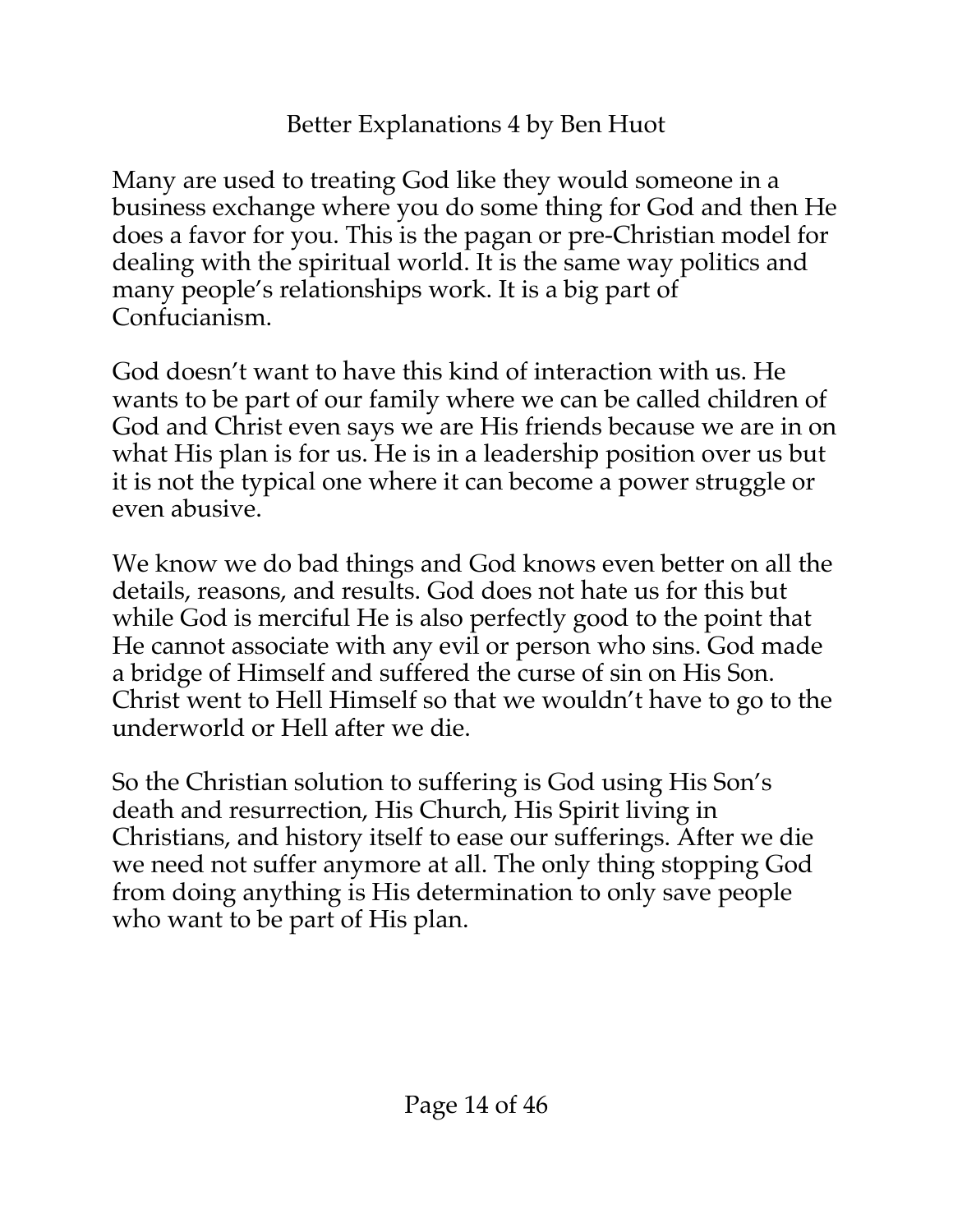### <span id="page-14-0"></span>**Politics**

This is why it is futile to have a nation that is governed by people to think it can successfully fool people into believing it is of the Christian God. The Christian system only works where Christians are all volunteers. God gives His forgiveness freely, because He has chosen to, and has already paid the price.

Trying to combine America together with Christianity is a hard combination to join together. The Church and Christ offer everything free and capitalism is based on the idea that nothing is free. Furthermore capitalism promotes the idea that we are never satisfied with what we have while Christianity is based on the idea that the only thing you need is God. America promotes the idea that Americans are more important than other people in the world whereas Christianity is for all regardless of birth, politics, geography, or even criminal status.

This twin ideology was useful to get the support of many conservative Americans. These citizens would provide the backbone of the Army, Intelligence, and opinion leaders in America during the Cold War. This was because they needed people with education and discipline which were areas the Church was historically a leader in. Also most our Cold War allies of any economic, military, or political value at the time where also predominantly the same culturally.

The Church was a natural opponent of Russia because the Church was persecuted in a more obvious way there at that time. Although the Church was strong both before and after the Soviet Union in Russia. And both those times had nothing to do with America or any of its ideology.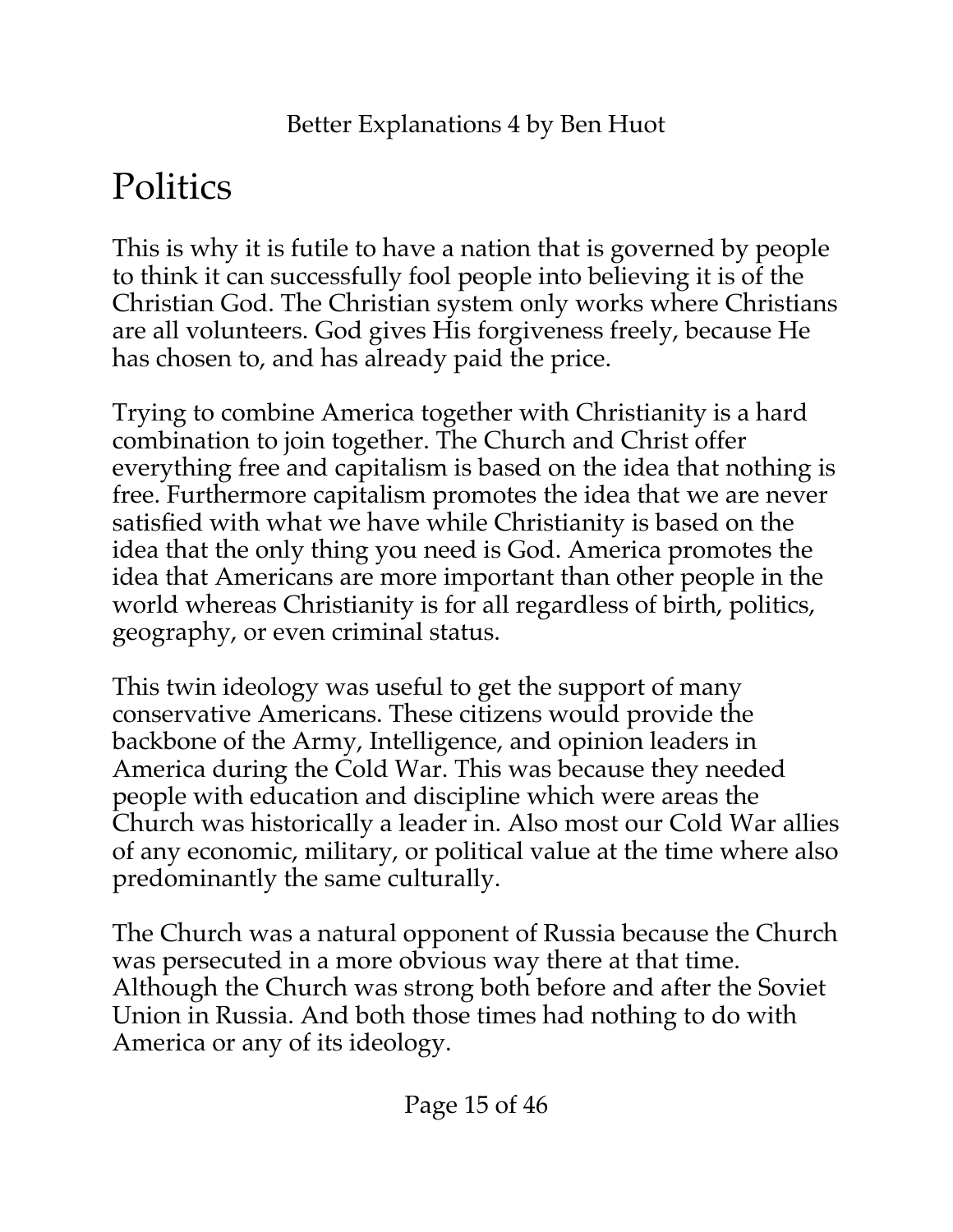Over the years, the Church and academia have parted ways and so has the government felt less and less need to force the idea of America and Christianity together. But the idea that America thinks it is better than the rest of the world remains. This is because America has never been different fundamentally in its thinking than it is now.

America shows it continues to think it is better than the rest of the world. America continues to attack computer infrastructure around the world and on its own citizens and allies. The US continues military operations around the world when there is no war declared and it monitors of its own citizens when no warrants have been issued. We continue to use what we now call soft power to get the US what it wants that are difficult to document without access to classified information.

The US continues to favor legal immigration to the United States that is not fully based on legal record, persecution, or relative world population levels. The US continues to support many nations that support terrorism, torture, and war crimes when it denounces non allies for the same behavior. We still control all the world's sea lanes by armed force. Furthermore, the US is still trying to start another cold war or world war with China.

America has always been a country that chose economics over all else and believed that it was better than those who had the land or resources they wanted. This pride in America is why so many other countries hate us. If you claim to be different than the rest of the world and are not, people are going to bring that up over and over again.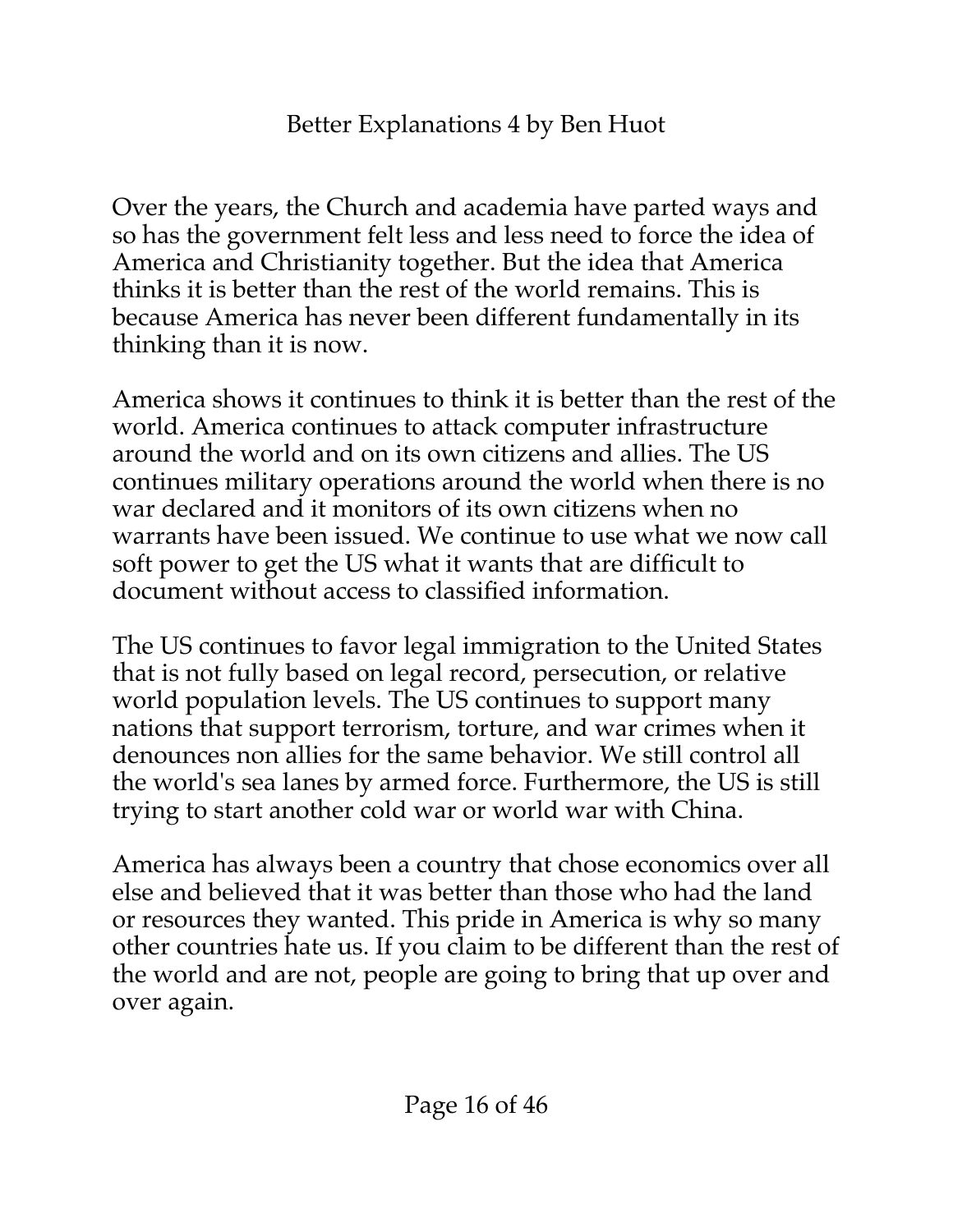Invariably some of the most evil and destructive forces in the world have been put at the center of our empire on purpose over the last hundred years or so. We are the product of the European Enlightenment which was the big force that drove most the major European attempts at utopia. They were all based on human solutions all of which resulted in various kinds of totalitarianism and greater suffering.

To argue that American liberals and conservatives are working for different aims or using different methods are just talking point used to divide American citizens. You cannot be better than the other powers and still be the dominant power. Power and morality are not compatible. Other powerful people want what you control and the one that wins is the one that is willing to do evil in order to do good. This is why politics itself is often incompatible with Christianity.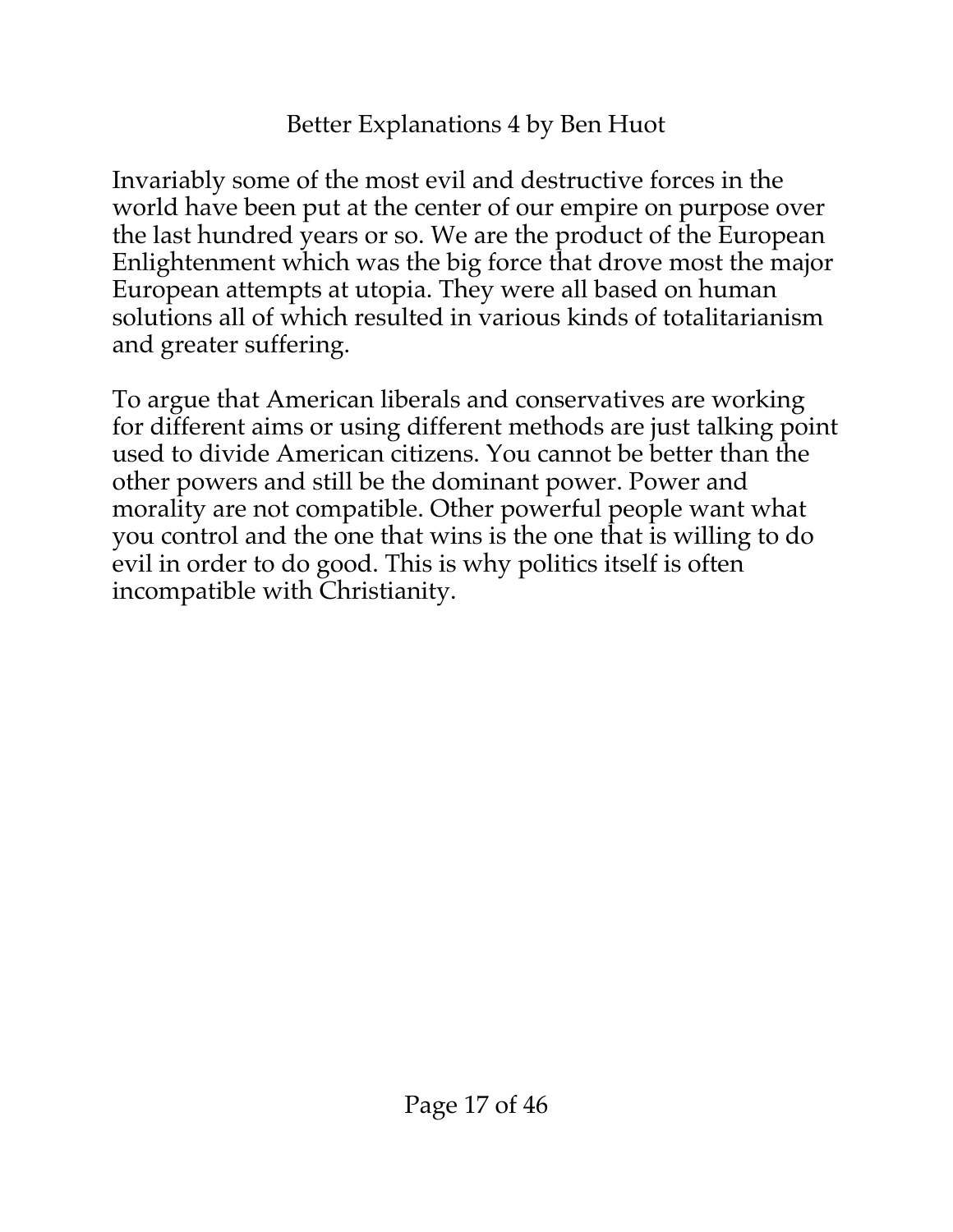### <span id="page-17-0"></span>Technology

Today information of common ordinary people is now worth more than oil. America and the rest of its Empire and its businesses want people to be as careless, lazy, and uneducated as possible. This contributes to them not critically thinking about what they are doing or what the country is doing.

America's world cares less and less if you love it because it knows you live in fear of nuclear annihilation, terrorism, or disease. Christianity is more of an obstacle today because it makes people less afraid of death and adds a competing loyalty for its citizens. Christians are starting to realize America is not predominantly Christian anymore and wasn't most of its history either.

Instead of having to fight wars to divide people now it can do so by hacking businesses and infrastructure and manipulating media coverage and opinion leaders. You don't actually have to fight real wars anymore because you can cause as much suffering and destruction with computers. If you control others minds you often control their souls as well.

The reality of the Internet has changed things so much that the appearance is as important as reality. This may change so that appearance is the same as reality in the near future. Those who realize what it going on are starting to live like cloak and dagger spies did 20 years ago.

There will be nothing hidden soon unless you have enough money to pay the blackmail and are vigilant enough to avoid all scams. The current value of information relative to the difficulty in acquiring it means that we are all of sufficient importance to be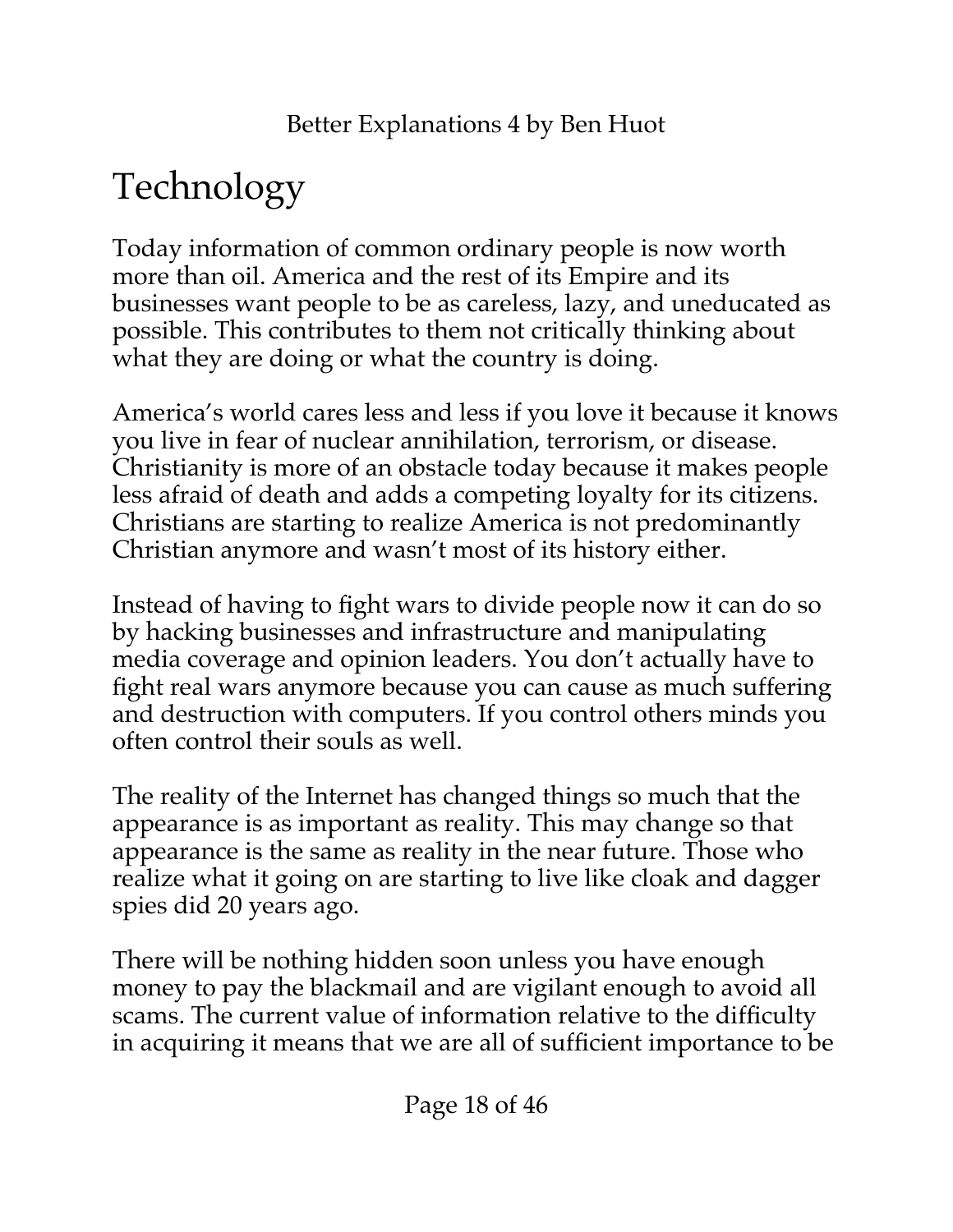at risk. The information age has not just made information a commodity but the ability to automate hacking has made it realistic to hack everyone at once. This means that it is also profitable to go after everyone and everything in a meaningful way.

So in our desire to fight off totalitarianism we have in effect not only grown up the same capabilities and institutions to carry this out in America with the precision and effectiveness of the NAZIs, we have also exported these same technologies and business / government hybrids globally and locally. We have created a future that values information so much that we no longer value spiritual things.

Spiritual things are in direct conflict with a certain level of technology because too much available information leads to more sin as it fuels addictive behaviors. It gives the common person too much power and temptation. It also allows some people who understand how to use information against people almost unlimited power. Organized crime thrives because basically you are expanding their market into everyones living room. It also starves people of time and social skills so that people have less time for God or other people.

What makes things easier for government, businesses, and schools also makes things easier for hostile governments, criminals, and bored teenagers to cause problems for everyone. We have been democratizing the technologies and skills that typically were used by spies for the general public and we wonder why it is destabilizing.

The government, media, and educational institutions keep evangelizing these tools and how much we as a society need to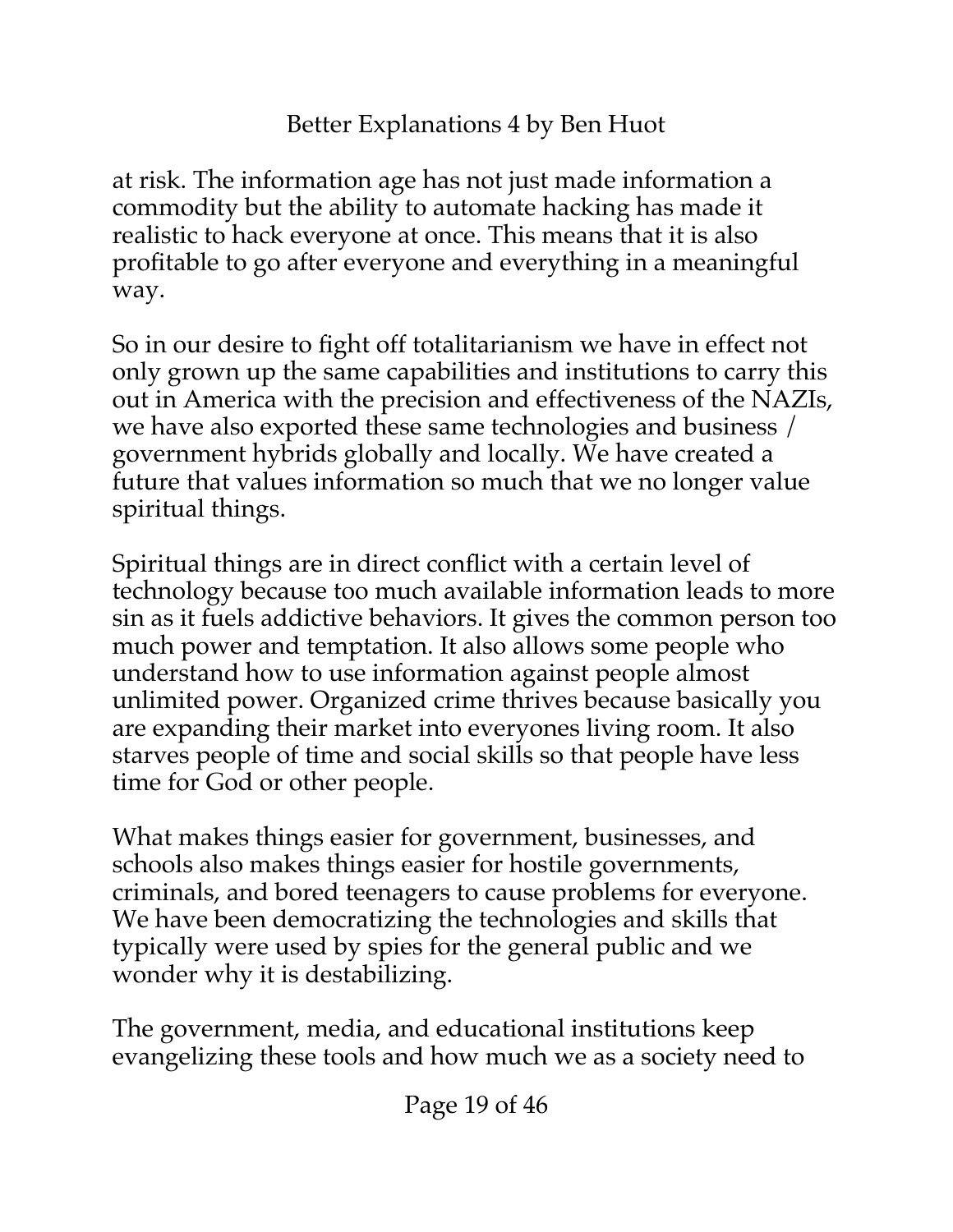master them. At the same time these same groups have failed to master them and society mastering them creates more problems for them and everyone else.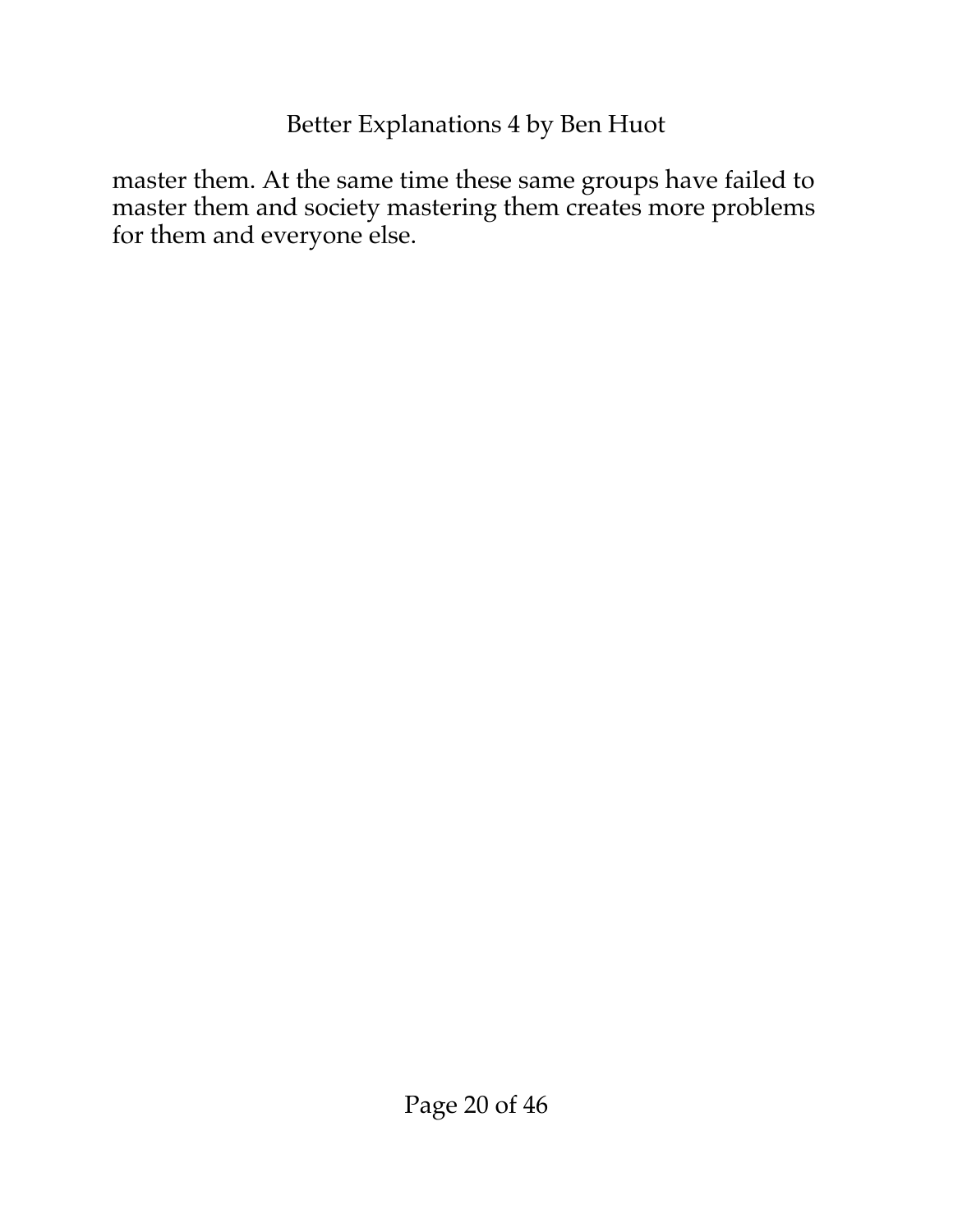### <span id="page-20-0"></span>Meaningful Responses

So what should America do? At this point we should unwind our journey into the information revolution and try an Amish or low technology approach. At this point there is no meaningful difference between America and the world. This will never happen as so many Americans cannot contemplate a world without indoor plumbing or electricity. Ultimately America is not fundamentally worse than every other empire, but it is not fundamentally better either. America likely is much more powerful though.

The only real options we have as individuals are the choices we make in our lives. We should stop being distracted and discouraged by following politics and major media platforms. We should focus on preparing for the inevitable collapse of the world system we created. We should learn as much as possible about how the technology works, prepare for disasters, and find peace with God. Also let this unwind peacefully because any violence will come back on our own heads and politically justifies further violence.

As an individual, I found the war on terror utterly devastating. We were in a decade of peace (in the 1990s) after suffering a very long state of war for America. Then we got brought back into a number of wars mostly in the same country when an entirely different country clearly caused the entire issue. And people continued to buy bigger and bigger cars while fewer and fewer sign up for the military.

It seems we win one war only to set up another one in the process. And so many people seem to care so little about even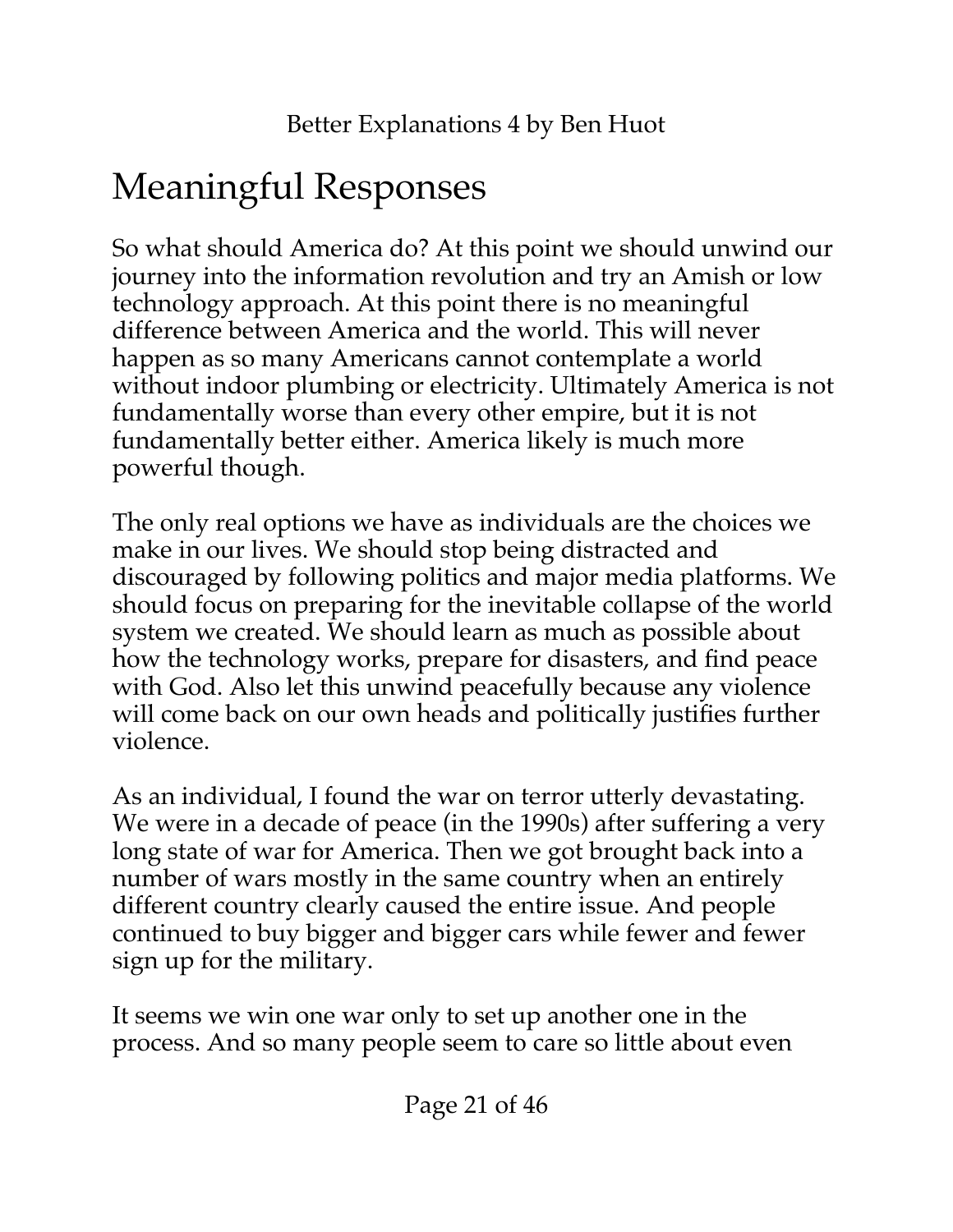their own citizens. They think saying thank you for your service or a 10% off a major purchase is some sort of repayment. How about stop voting for wars?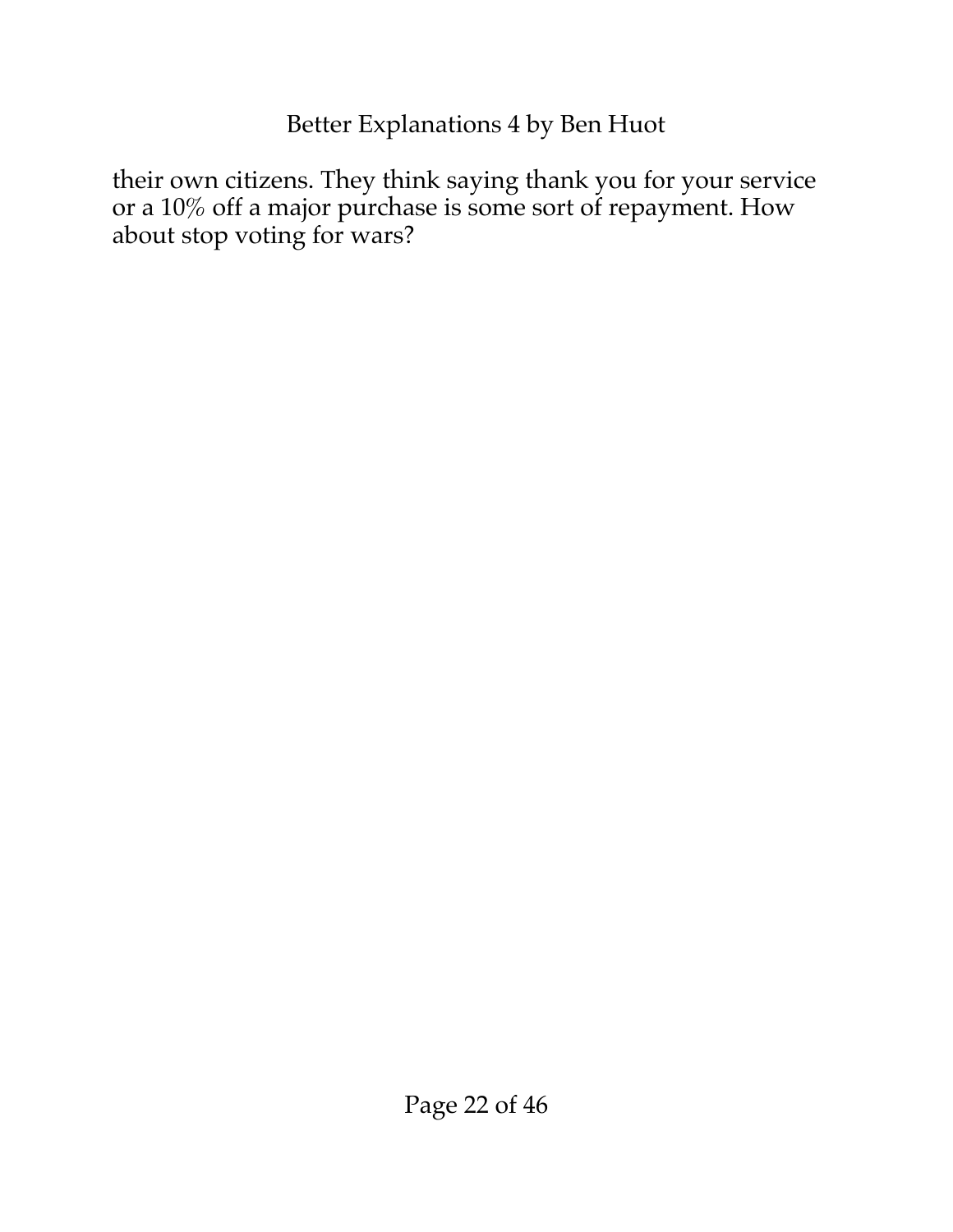## <span id="page-22-0"></span>Neither Product Nor Service

Christianity was not designed to be a business and should never be one. Unfortunately many see strong similarities between the way businesses sell things and the way Christians evangelize. Some of the big elements of this include the rush to get nonbelievers to believe and the free aspect.

Both of which are good but in the context of contemporary America, many are very suspicious of things that they are told they must do immediately and things that are offered for free. There are many companies that use similar strategies in trying to market their products and / or services.

Many Christians feel the need to adapt to our mainstream culture and fight the label of being irrational. I don't think Christianity needs to fight for being rational as the Scriptures alone show the complexity and the importance of faith in Christ. Certainly there have been and always will be deep thinkers who are Christian in their faith.

But this struggle to make Christianity feel normal to people is hard to reconcile with Scripture. Most of the world will always reject Christ and this is throughout all of Scripture. We are told we are not going to be liked by the world as we are not even of this world anymore.

The world in its wisdom rejected God. That is a big part of why Christ died for our sins in the first place. God wanted to show us that even the weakness of God is greater than the might of men.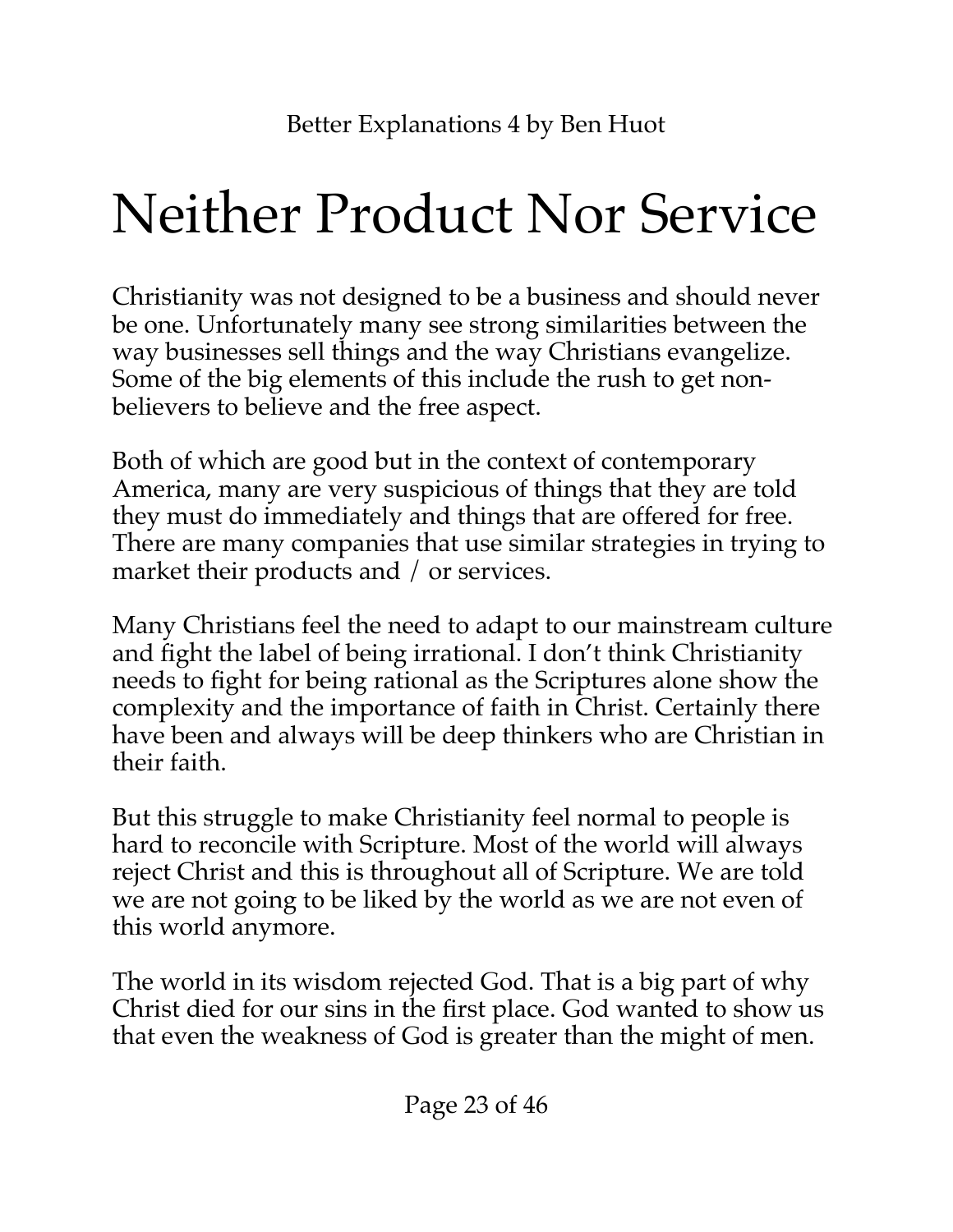Certainly Christians should never abandon education (although they have in many ways) but they should never feel the need to fit in. Christianity is never going to be popular or respected and if it is then it is not very effective or faithful to Scripture. People in power realize that in the lives of Christians faith competes with the ideology of the government.

If people really follow God they are constantly going to be critical of the moral compromise at the basis of the concept of politics. They are not going to keep buying more and more stuff.

Christians are going to speak out when they feel the government and industry are trying to take the place of God in their lives. So many of the most dishonest business models are based on the idea that they are giving you something for free and you need to accept it right away. This is a big red flag for critical thinkers.

How do you think they could pay for the high salaries of many employees, expensive facilities and equipment, and stay in business long if they have no revenue source? So if the revenue source does not come from those who are getting the product or service this doesn't add up. This is unless something else is going on that is not being advertised.

The other thing is that if they feel a need to hurry you in making a decision it makes the critical thinker wonder why would they need you to decide so quickly. If they are selling a legitimate product and they have have enough customers to stay in business than this would be hard to believe. This is also a big red flag.

Today many businesses do not find a business model until they have a certain number of customers. Then they are either bought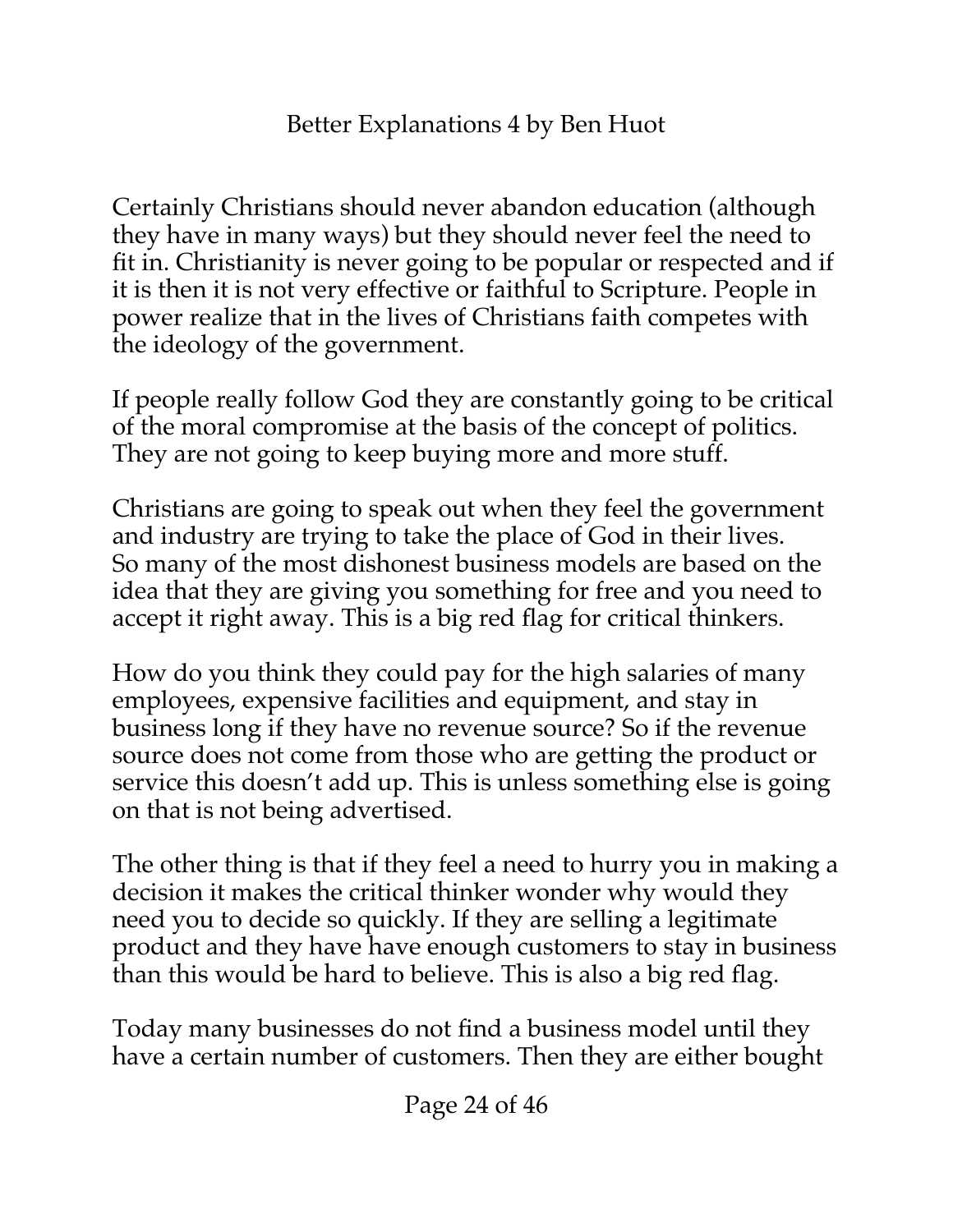out by another company or their management decides they need to fundamentally change the nature of the product in order for them to make money.

The default way of making money is a combination two things. The product is offered for free or at cost and the company expects a very small percentage of people to pay for essentially meaningless trinkets. The company may also be very aggressive in upselling them and limit the products so they aren't useful without paying huge amounts of money.

On top of this almost every company, government, and organization is selling and / or buying personal information and this is often their biggest revenue source. It isn't that we are trying to hide anything, but it makes us suspicious when people want to know about things that have no value for legitimate uses.

For all the costs associated with collecting and using the data I have a hard time believing it is actually very useful for advertising things to us. I can see on the other hand it being very useful to criminals, oppressive governments, businesses running scams, and individual hackers.

It is hard to build trust on deception and that is what the Church is up against today. Our entire society is running like a bunch of rogue intelligence agents running organized crime and the government watching and taking notes. In the context of the Church it makes sense that they want people to not take too long so they can be saved before they die. It is also reasonable to offer things for free because God does not need money. But people's experiences with the world bring with them some emotional and financial trauma.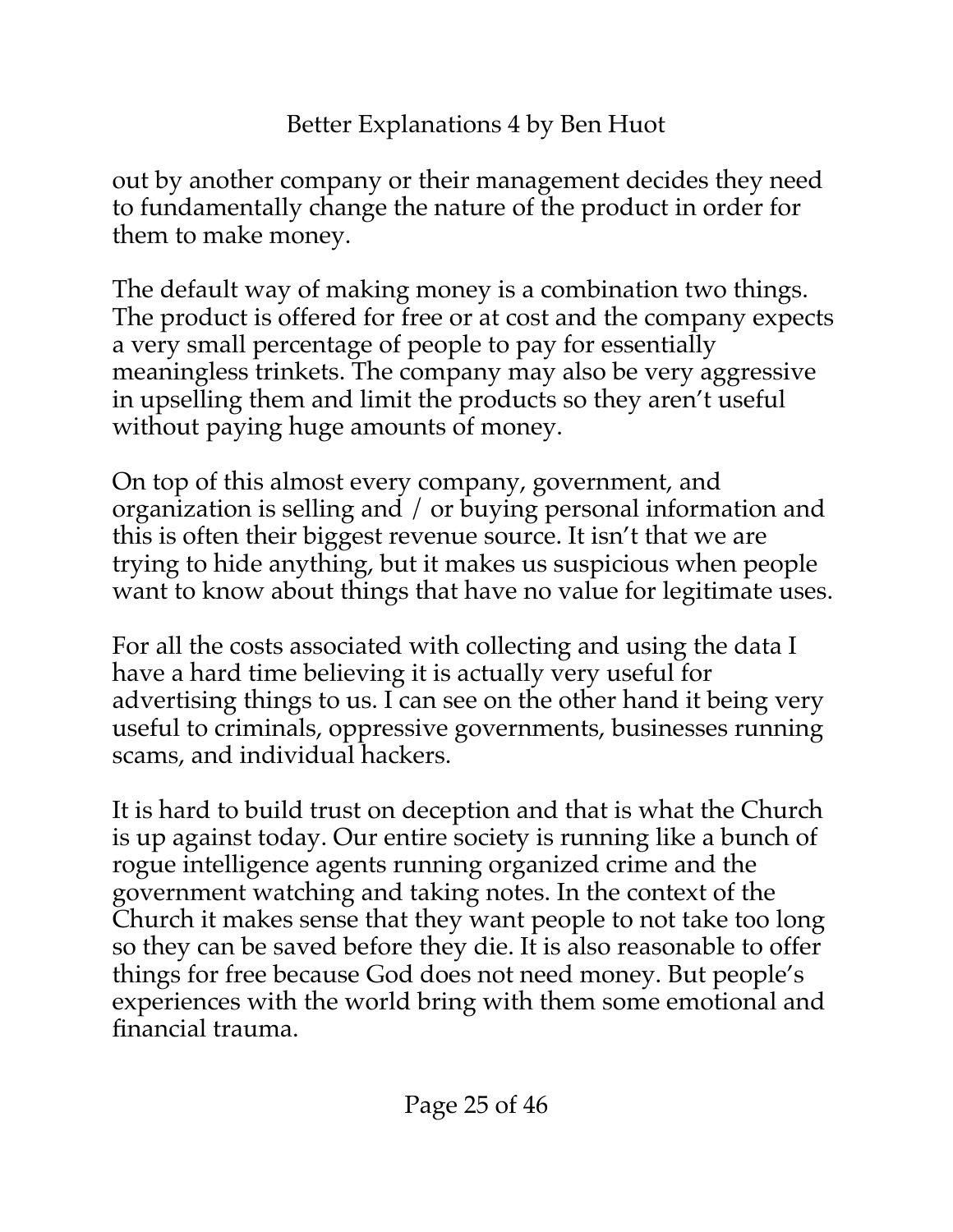Today being normal is not good because normal means creepy. When your entire economy and political system are directly profiting from what would be considered crime if it wasn't involving computers, businesses and governments have lost all credibility in the eyes of most their citizens. The Church should want to be different than society, especially today. Not morally compromising today is considered revolutionary.

So although the Church shouldn't be different for the sake of it, people now want something different. The Church is different and should want to be seen as so. So continue the fight but share with the world that Christians are dealing with issues too. One of the big things keeping non-believers from the Church is that they think they are not good enough yet to be Christians.

Christianity is a completely different concept than the world is used to. People need to have time to wrap their minds around this. And those who really want to serve God and are serious about it realize it that there is more to pleasing God than a 5 minute prayer. And I believe God will give us the time necessary to plead our case before they die.

The Church today is the alternative to the Internet ideologically, practically, and socially. This is the best situation to be in because this is where the future of society will be going. Many people see the future as more computers, but this level of technology will naturally unravel society. If people of the future continue to advance technology, there will be no functioning society.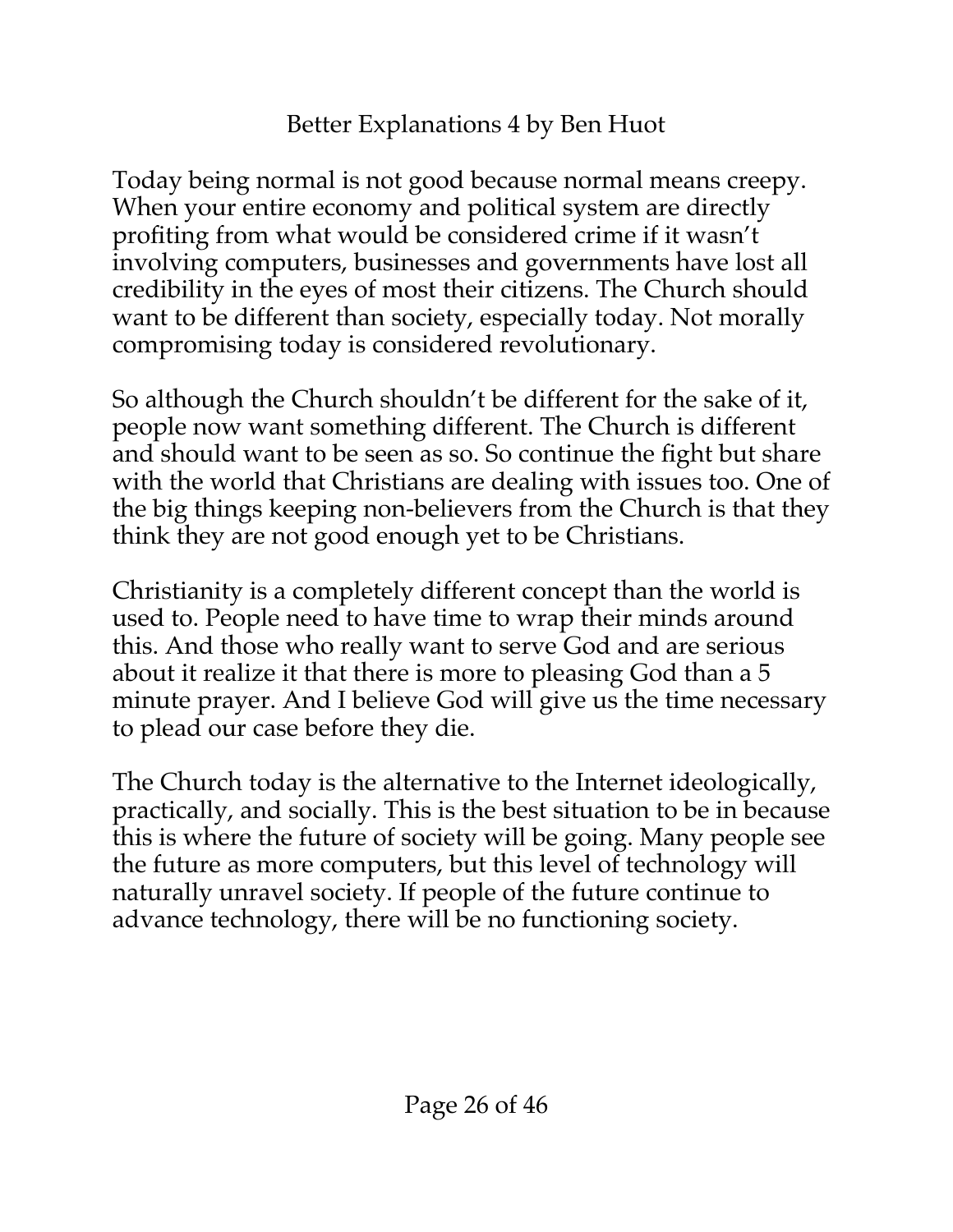## <span id="page-26-0"></span>Future of Church Strategy

The future of Church strategy should be the same as that of the Apostle Paul. We should adopt no strategy but to go where we find an opportunity as individuals. We need to realize that our human ability to target the best approach fails in comparison to God's knowledge of everything and His ability to do everything better than us.

One of the most devastating things to set the course over Christian history was the acceptance that we can interpret truths from Scripture primarily through reason and then augment this with faith when necessary. Jesus choose as the leaders of the church average men with conflicting political ideas and with volatile emotions. Even the writing of Scripture was never reserved exclusively for those entirely loyal and fully educated.

Sometimes I think that the entirety of Western Civilization is contrary to Scripture, but it wasn't always this way even in the West. The general ideas of individuality, freedom and equality are from Scripture, but different in specifics. These basic concepts have always been true and may actually be a stumbling block or cause a misconception of Christianity in the rest of the world.

We are individuals because God treats us individually in terms of our salvation. We are equal because all have sinned and are far from God's moral perfection. We are free because of God's sacrifice if we accept it. We have freedom, individuality, and equality within the Church and within relation to and because of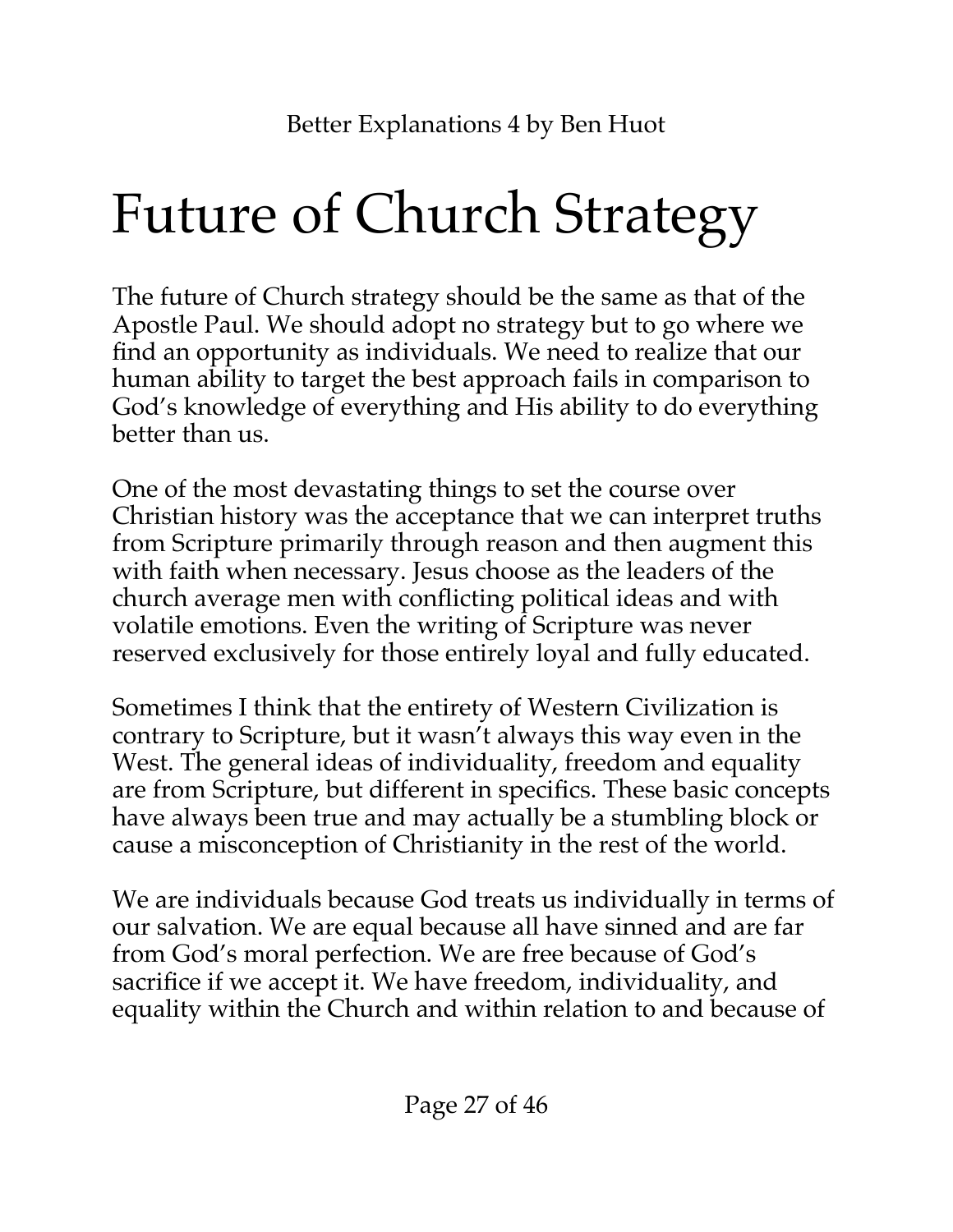what God has done. Christ should be the center of everything, not people.

There are aspects of Gods relationship with us that make sense from an Eastern Civilization point of view. God wants us to be part of His family, live in peace, practice humility, and create a legacy for Him. Just as many in the the rest of the world need to learn from the West in terms of understanding Christ so also the rest of the world needs to learn from the East.

God wants us to be at peace with each other but to do so we must be at peace with Him and within ourselves. God wants us to be servant-leaders as Christ is in our communities and in our ministries. He wants to call us back home and become reconciled with Him so we can be part of His family again. God also wants us to take make use of the abilities He gives us and do good works as an evidence that we are saved.

There are aspects of Gods relationship with us that make sense from a Middle (East) Civilization point of view. God wants us to take Him seriously about the severity of sin, understand the significance of the spiritual world but not get involved by ourselves, commit to Him eternally, and identify with Him as our Lord and Savior.

Christ does not always talk about peace and joy. Christ had to suffer in hell Himself to save us. Christ was not happy about those selling in His place of worship. Christ disrupted the established religious groups of the time. He was rejected by His own people. He says when we take His message into the world we will get the same responses He did.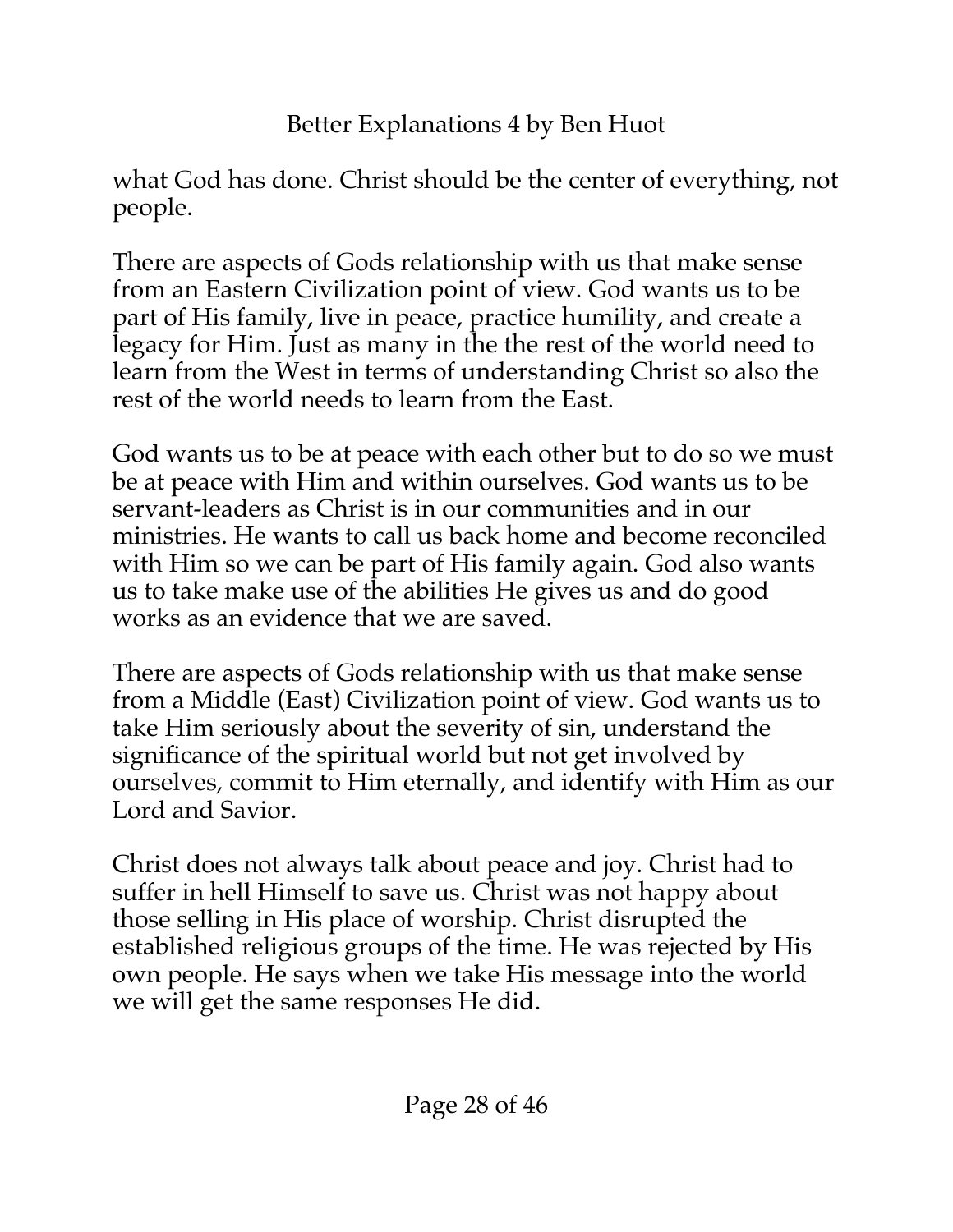I am sure there are many other aspects of God that can be learned from different cultural areas of the world, but I do not feel I know enough to comment outside Eurasia. The concept I am sure follows through though.

In ancient times, people who thought they were wise rejected God. God has chosen leaders who had a giant flaw that made them unfit for leadership. They were often from poor backgrounds or in the case of the rich and educated Paul started out as an enemy of the Church and Moses had problems with public speaking. God wants us to do things only He could make happen so that we see the reality of who He is.

We don't need more money and God certainly doesn't. We don't need to be smarter or less divided as God knows everything and can be everywhere at once. What we need is a willingness to make sacrifices to follow through with what we know God is asking of us personally.

God will give us any ability that we need. If we pray for spiritual things, God will always give them to us as it says in James or like when Solomon asked for wisdom.

We need to continue to be the feet and hands of God but not the brains. We did not design this theology or create this movement. We have chosen to follow God, not people and our ministry efforts should reflect that.

One of the biggest things that sets Christianity apart from Science is that we are not the ones leading the people. We can no longer accept a partial truth or share God with guesswork and tests. If we limit ourselves to being led by people, we are selling ourselves and God short.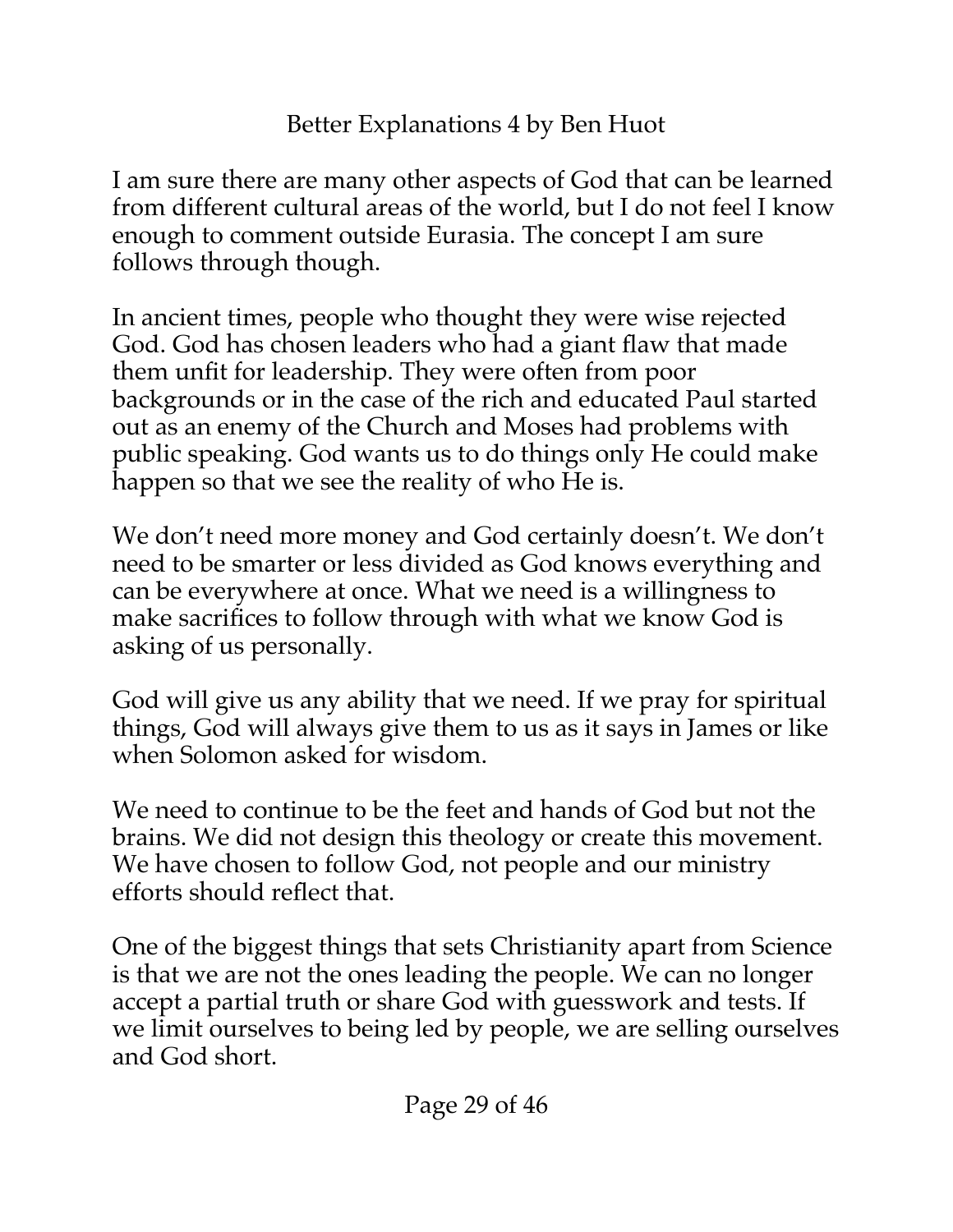Let us stop allowing Christianity to follow the lead of the world or try to synchronize it with the latest intellectual fads and human created beliefs. The way forward is to look back in history and see where things have been going and see patterns.

The societies most focused on Science historically ended up with more suffering than ever before. Societies committed to Science have also traditionally been the most hostile and effective at holding back the Gospel. Maybe this is because we give Science a free pass as being inevitable or unchallengeable.

Christian are afraid of the supernatural with good reason. It is not an area that should interest Christians too much. They definitely should only seek out connections to God Himself. And then only through Scriptural commanded means like prayer, fasting, reading the Bible, communion, speaking in tongues and the like.

The other side is we have no need to be afraid of spiritual things either. The best way to fight is to get rid of sin in our own lives and make public declarations of what side we are on. We need to continue to convince others that there is no other explanation for why we do what we do than that we are Christians.

The key reason for spiritual awareness is that pagan communities have been the easiest to convert historically. This is because they understand the reality and power of the spiritual world. The hardest obstacle today to bring people to Christ is convincing them that spiritual things are real. We have been given an opportunity in this area by both feminism and science fiction becoming mainstream.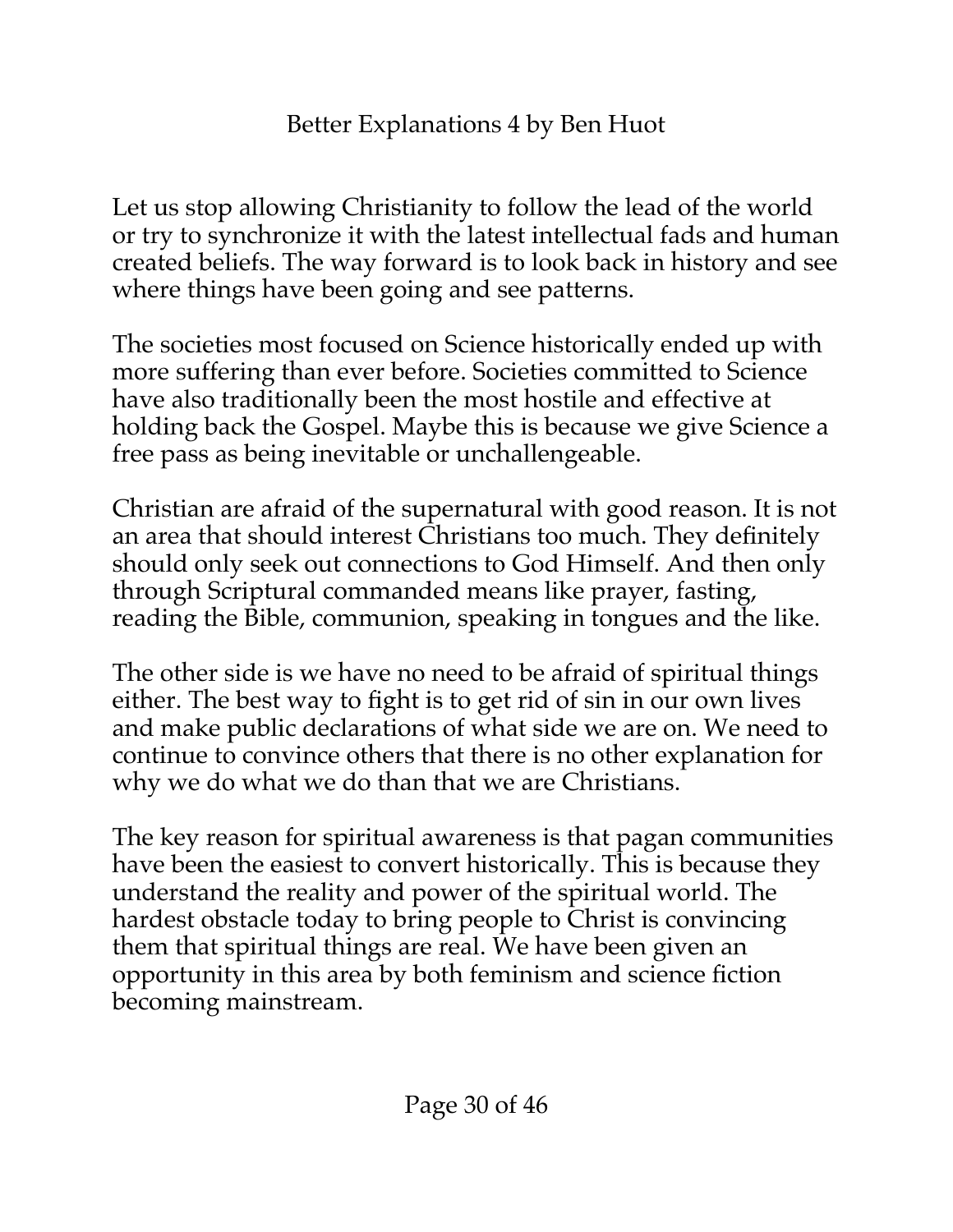One of the great opportunities for American Christians is they need not go anywhere to evangelize, as the biggest area needed to be evangelized is in our own country. There are several generations who have almost no knowledge of Christianity at all and might be very open to the idea. This evangelical field is wide open.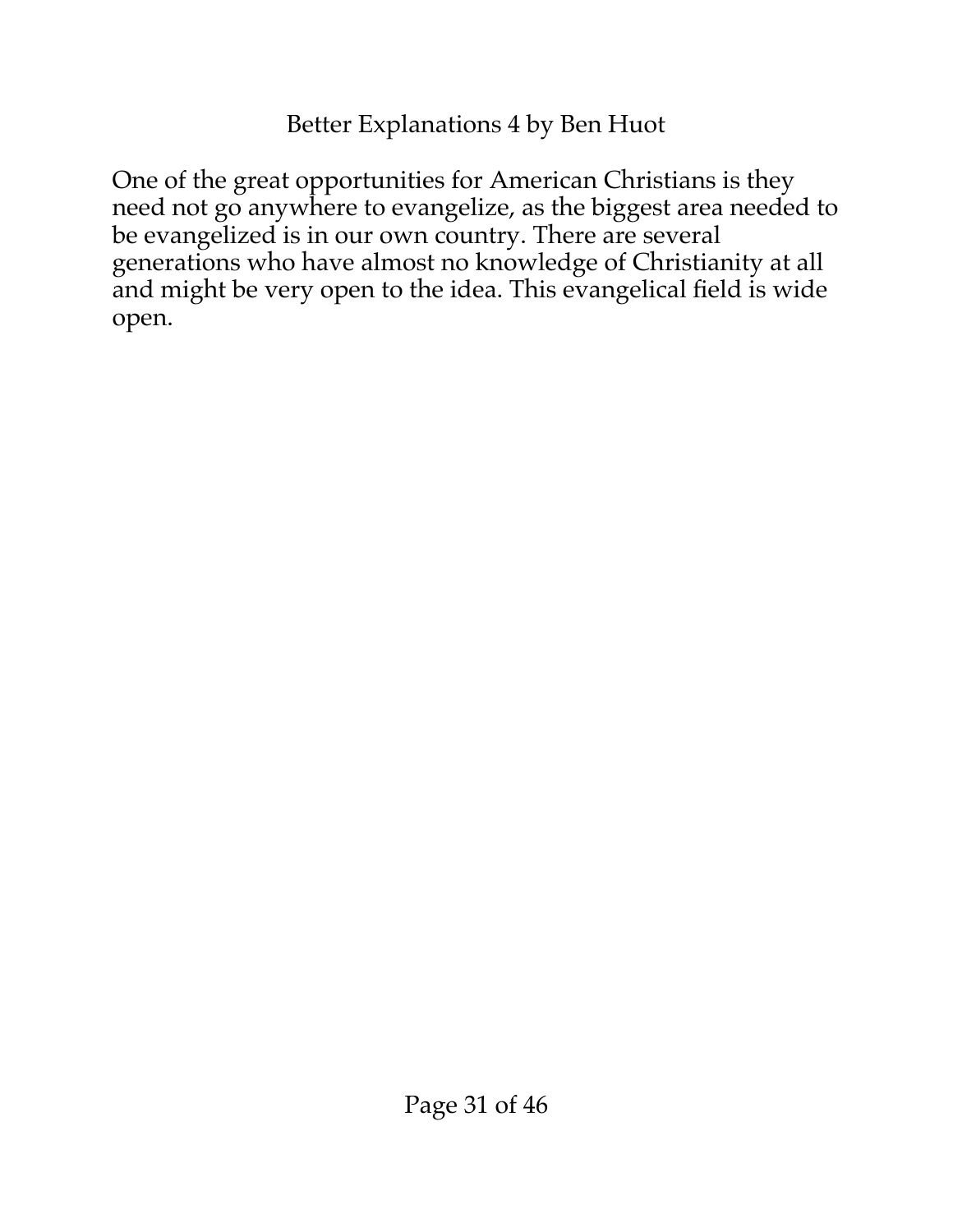## <span id="page-31-0"></span>Mental Illness Stereotypes

Many people today who were marginalized in the past are now being accepted as normal. One group that seems to still be the other and a group that is still targeted for discrimination is the mentally ill. It is still considered socially acceptable to blame social problems on the mentally ill.

Obviously people of different races and genders are very easy to accept into normal society because little to no accommodations need to be made and those that do are generally physical. The same is true of people with easily understood physical or mental disabilities.

For many people depression can be managed by medicine and counseling. For people without sight, hearing, or with mobility disabilities there is much in the way of technology that can make things much easier at least than it was 20 years ago. There is also less social social stigma with these categories of disabilities.

When it comes to mental illness and Schizophrenia in particular many people are still quite afraid of those with mental illness. Ironically most people who know someone with Schizophrenia realize that people with Schizophrenia, although going through difficult things, are the same as everyone else in other areas. Most people with Schizophrenia have average intelligence and abilities. Their biggest problems are often money and relationships like most people.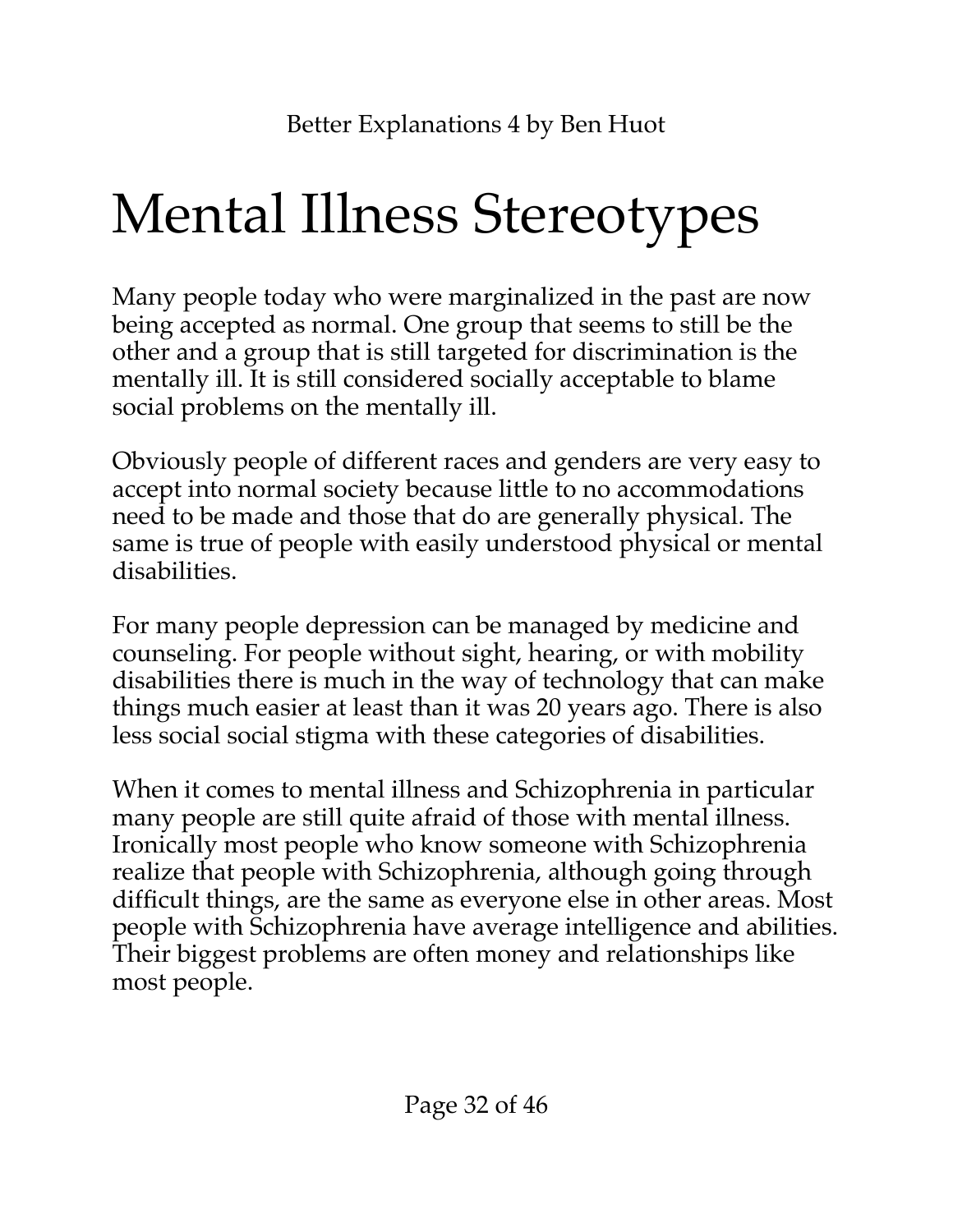But beyond that the most disabling part of Schizophrenia is not the way you are perceived but the way you perceive reality. Schizophrenia is defined as a split between reality and fantasy and most people with Schizophrenia have trouble distinguishing between fantasy and reality. Some have trouble with auditory hallucinations, others with delusions about people plotting against them, and others have trouble with other types of delusions about reality in general.

Many people especially within the mental health community see religion as a trigger or source of confirmation of the reality of their psychosis. They often discourage religion and religious communities and participating in them. The reality is more complex.

Although not a primary treatment of Schizophrenia, religion can be useful in helping people with Schizophrenia to live more healthy lives. Religion provides community, belonging, and socialization. It helps people get out and exercise, helps focus their minds on positive things, gives them hope and peace, promotes self esteem, and helps provide a more balanced perspective to help counter delusional thoughts.

True religion should be based on the deity not the people and Christianity works because it is not primarily about what someone thought of and has a long view of history. Most religions dominated by an individual are not as cross culturally relevant and do not have the longevity of major world religions. Christianity has clear moral standards and a realistic and complex perspective on how people think and act.

Study of the Bible and the practice of Christianity helps build a sound mind and a healthy lifestyle as it encourages moderation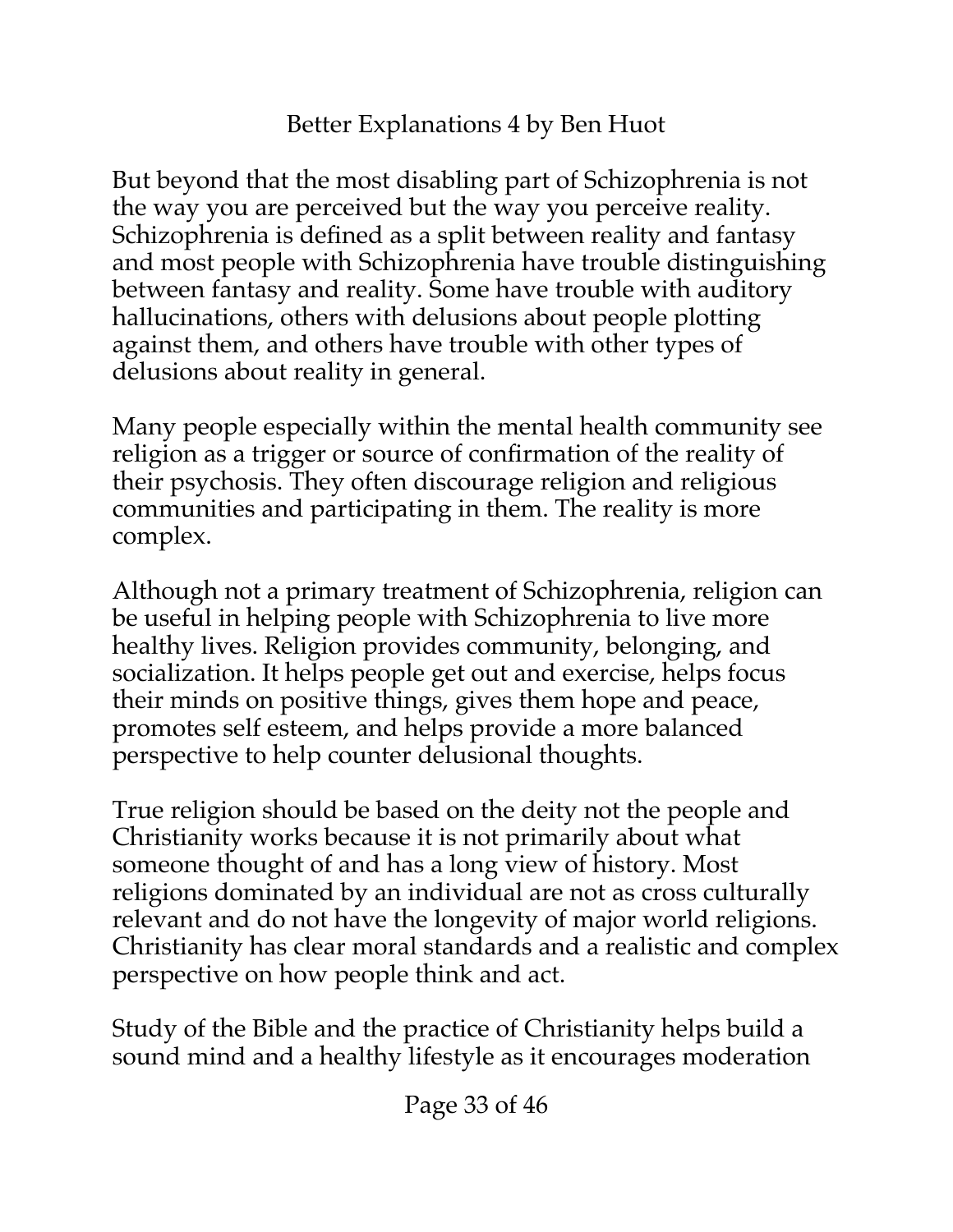and self control. Christianity is accessible to everyone and many people have spent a great deal of effort making sure the Bible and the church include everyone that want to be part of it.

Mental illness has some strong similarities to addictive behaviors in terms of symptoms and treatments. Many people with Schizophrenia have or had addictions. Some of the longest lasting and successful treatments for addiction are based on Christian ideas.

Many powerful people have seen the mentally ill, especially people with Schizophrenia, as useful targets to make people feel better about themselves. Both parties often try to associate mental illness with evil and so it gets blamed for criminal behavior. In reality though morally bad things are not done any more frequently by those who have a poorer grasp on reality.

People do bad things because they choose to, not because they don't know better. They are doing what they think will improve things for themselves but don't think or care about the effect it has on others. Having trouble controlling your thoughts does not lead to bad behavior anymore than having diabetes or consuming alcohol does.

A person with Schizophrenia may do irrational things although so do many who have no good reason to do so. Just like people can have their sight, hearing, or mobility compromised by many factors, permanently or temporarily, some in and some out of their control.

People with Schizophrenia are disabled and need help like someone with physical or relatively minor mental issues. This is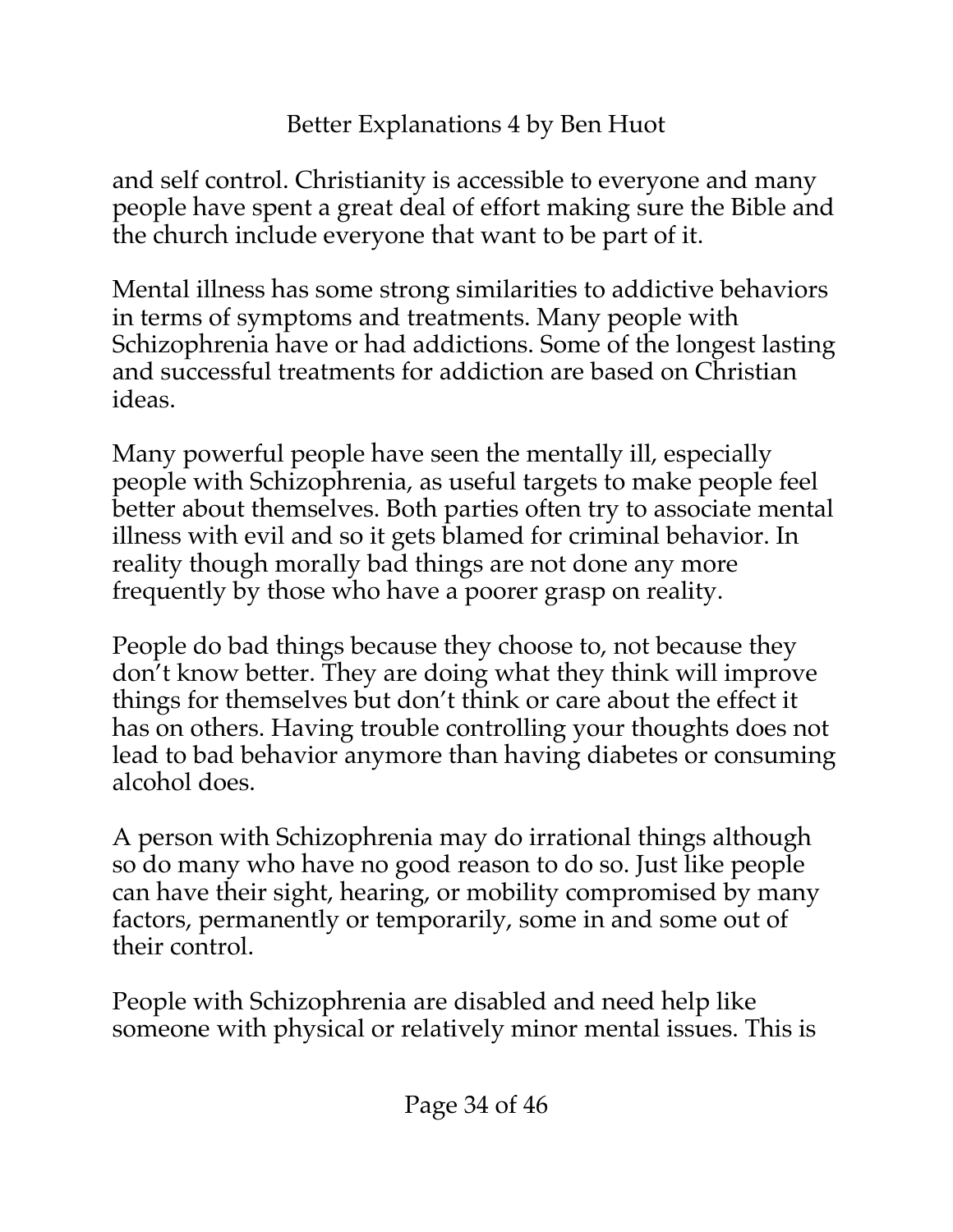where you see that helping with mental illness can become costly and difficult. And this is why there is so little support for it.

People with mental illness are often living in poverty and so have all the problems associated with this like needing low income housing, financial aid from the government, and government paid heath care. Just like upgrading your sewer system these things are not fun or exciting and so get little interest amongst the voting public or the powers that be.

Maybe we could transform our society into something that could provide meaningful work for those with severe mental illnesses. But in order to do so we might need to undo most of what we consider to be the defining characteristics of a society. Some people with mental illnesses could survival effectively without much help, as well as anyone else today, if society totally unwinds itself though.

But the biggest factor that triggers symptoms for almost any mental or physical illness is stress. Lowering people's stress in ways we control be treating each other with kindness, patience, and empathy would go a long way. Many of the problems in our society now arise from people unwilling to see things from someone else's point of view.

We assume too much about people today but people are diverse, not just in physical ways but in their views of reality and what is important in life. Some of these problems highlight deeper problems in our society that are not easy to solve. Making things better for the mentally ill would likely improve things for others who are not considered fully normal by large segments of society.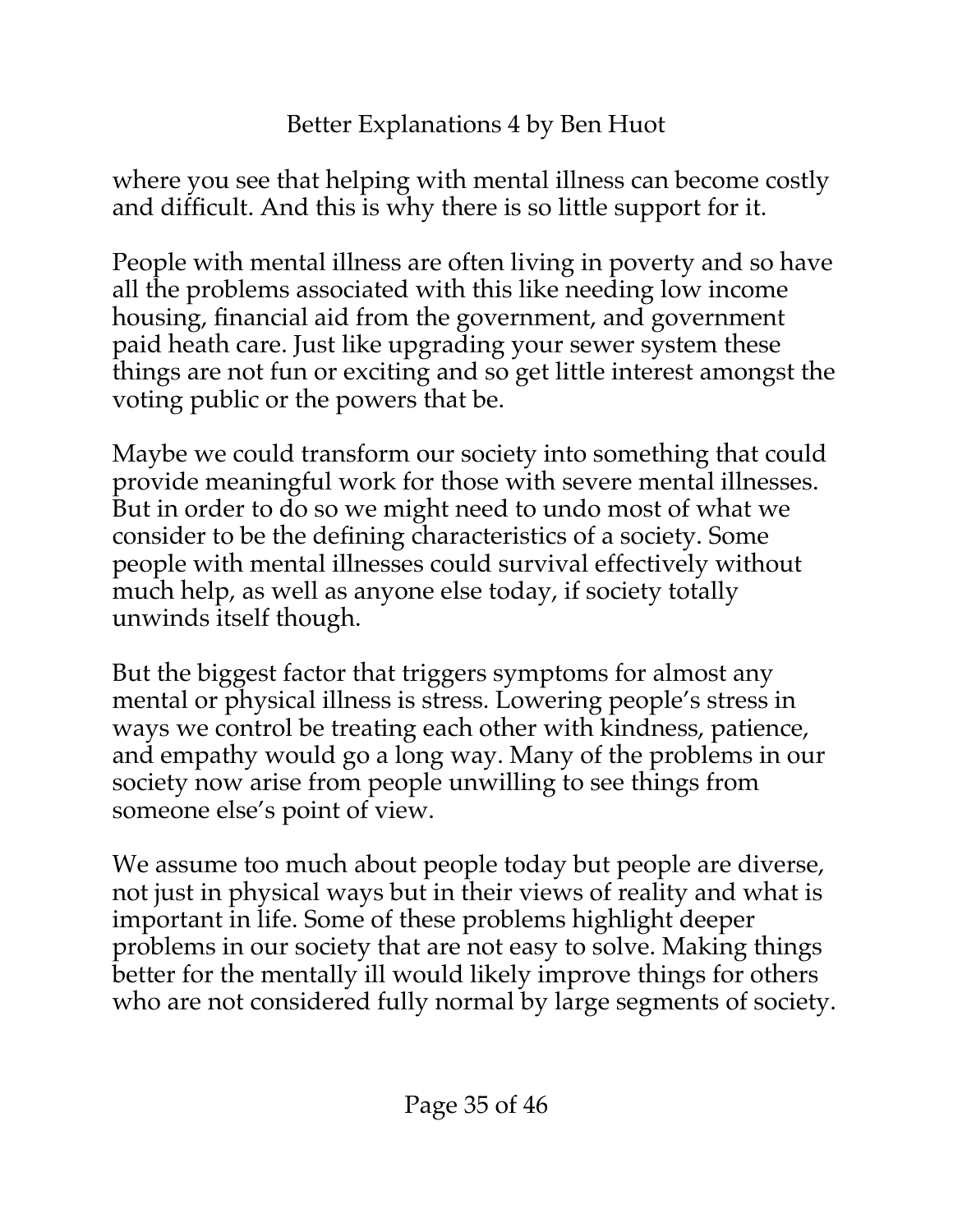Some of these issues might bring us back to what causes evil and how we could reduce it. But certainly blaming evil or equating it with mental illness is factually incorrect, not useful in solving the problem, and is a form of discrimination. This may not sit well with much of the population but so did racial integration of public schools.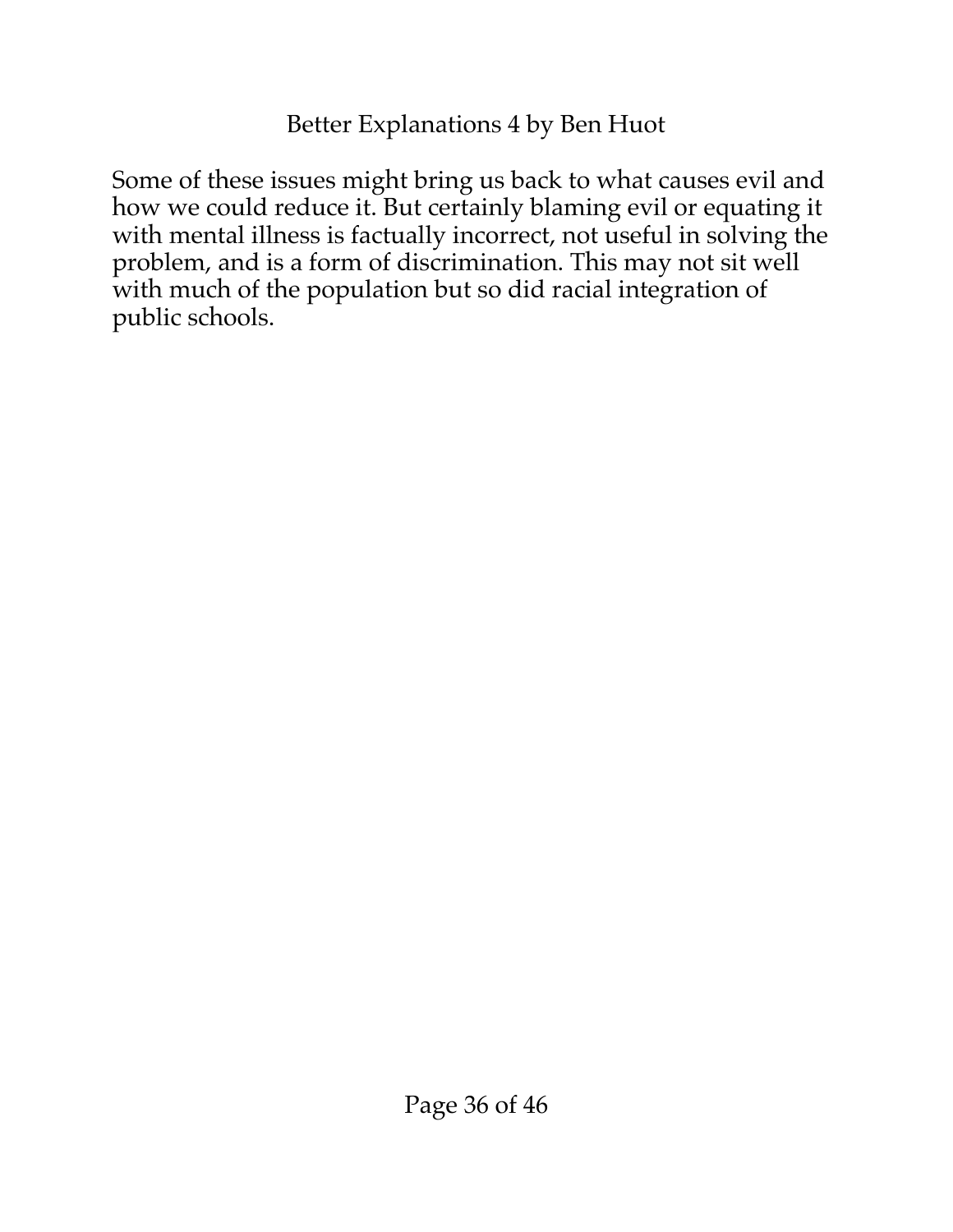## <span id="page-36-0"></span>End of the Womb

What if this is not all there is? What if this is just a waiting room for our real lives? Many often think of death as the end but what if it is just the beginning? Maybe this world is just like being in the womb or in a bad dream. Will this world still be real to us, once we die to this world? If we want to experience Heaven on earth, we must give up this world already.

Many think of death as an ending even if it is never ending; even many Christians do. Heaven is more than a place to rest. It is meant to be a life without suffering and without ending. It is a return to the Garden of Eden, but is exists beyond anything we can imagine.

If you think of time as placing limits on what you can do, imagine there being no limits even on what you can imagine and then being able to create without having to know how to do it. But we will all be working together in pursuit of God's objectives. There will be entire universes for each of us where we can travel farther than our imaginations can go and still be right with our fellow believers and our God.

Completely breaking down the hostile wall between people and God breaks down more than just suffering. It breaks down all possibility of evil. Eternal life is the greatest creative effort for God and offers the most limitless expression for us to make out of it.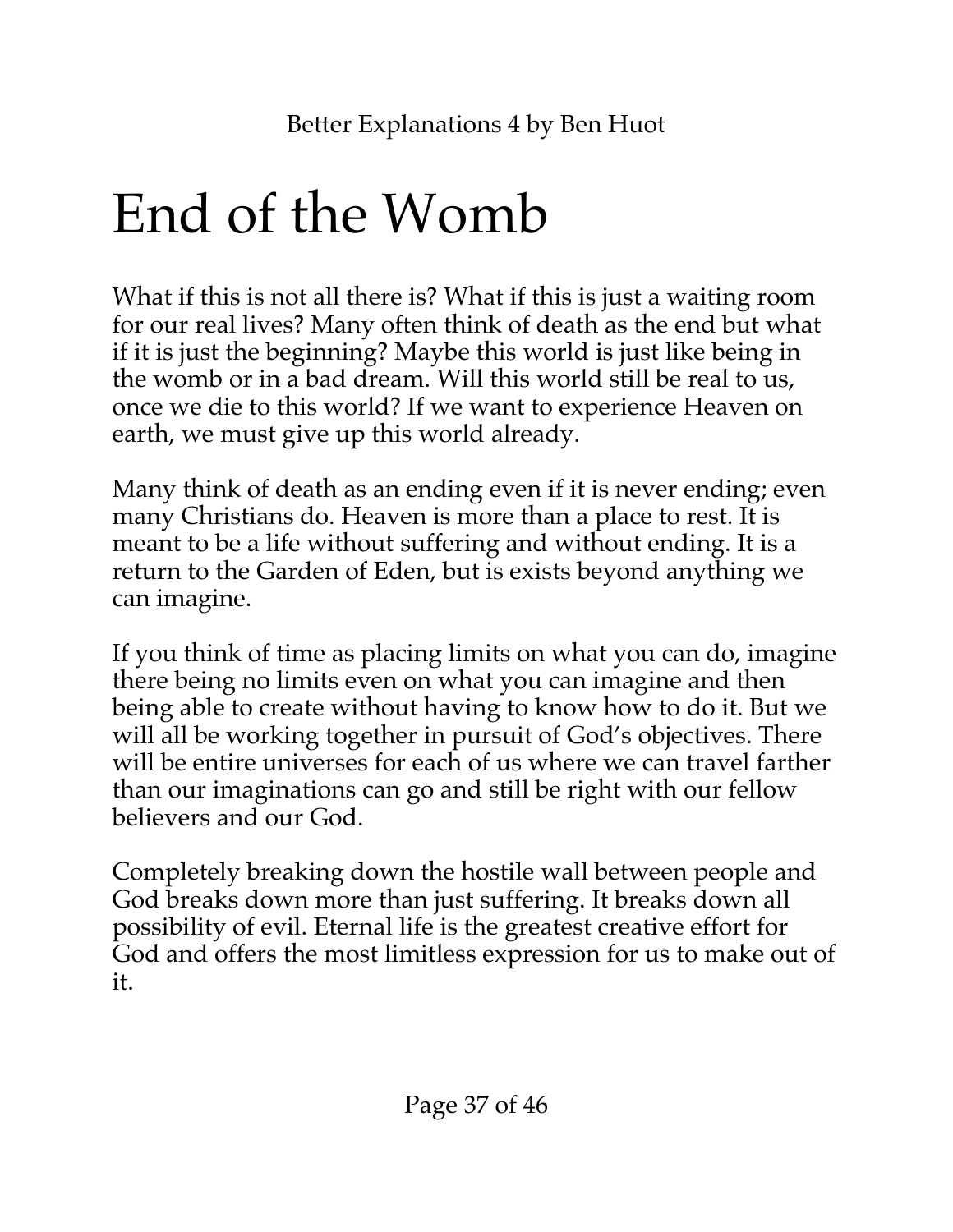If you compare everything you know to a seed in the garden described in a sentence and then you wake up to see it for the first time fully blooming with thousands of its friends with no imperfections at all, this is something like Heaven. The beauty is not so much in the possibilities but in the impossibility of doing evil.

It always requires much more to create than to destroy things. This is likely why it takes so long to build a civilization from scratch but it can often be removed from memory in a very short amount of time and with much less effort.

Our understanding of Heaven and the afterlife on earth is like a child who doesn't yet know how to speak trying to understand what it is like on the other side of the galaxy in a thousand years. We cannot even understand how far away the moon is from us and yet we think we can describe Heaven with words.

The Kingdom of Heaven describes both everlasting life in paradise and the Church. What does this say about what is important in Heaven? We think of the jewels on the streets of Heaven or its physical size and are in awe, but true joy and connection with our Creator is infinitely greater.

The same God who created the universe is creating a future for all of us to live with Him without suffering or boredom. This is after knowing full well that we are in the process of destroying His creation and His plan for us out of our pride and foolishness. We are like prisoners coming out of a lockdown into greater safety and freedom than we give to those who sacrificed everything for us get.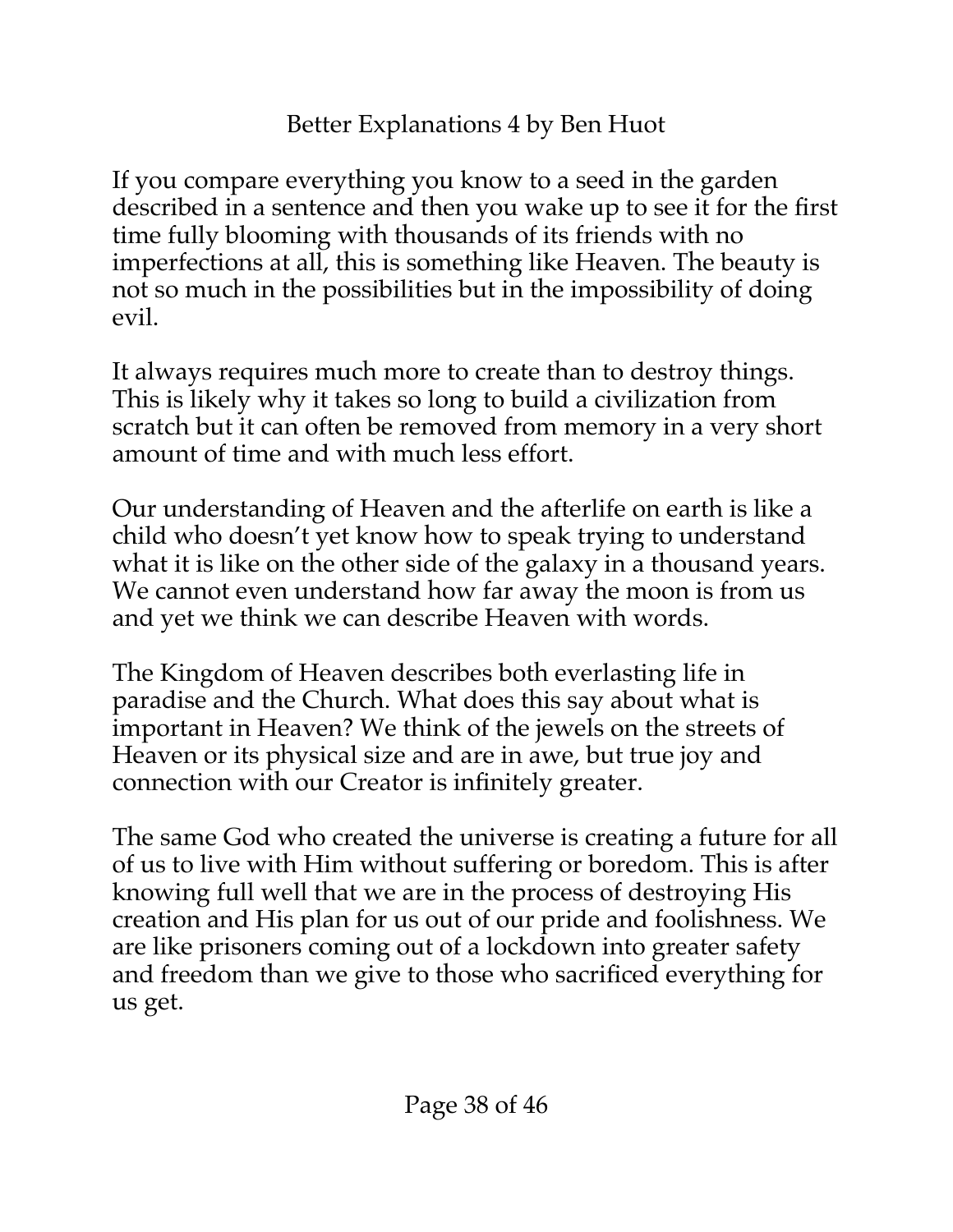The gift of Heaven is that we no more need to worry about anything. The limitations we experience on earth are not relevant anymore. There are no rules because God rules directly over us. There is no need for any army because there is no evil anymore. God finally makes it impossible for us to hurt each other as we no longer seek more of anything. What is there to steal when the whole thing is made of gold, everything you want is there for you, and there is no market or scarcity of anything good?

Many seem to fear running out of things to do as if we are merely there to do crafts or play card games. Think of how amazing it is how God created people out of absolutely nothing. Not dark matter, not black holes, not empty space, no other realities or universes, singularities or superstrings, absolutely nothing and not even an empty vacuum. When you compare a person to a rock that doesn't give you anywhere near enough to understand what making a soul out of nothing even means.

So if we are to exist in Heaven in bodies that never deteriorate and we still have all our memories and personal spiritual identities preserved, this sounds like the best of being in a dream, being a child, and being retired with perfect health, immense wealth and technology. But again even things like having perfect health would pale in comparison to not having to suffer and being royalty alongside our Creator.

How can you possibly discount or be frightened of eternity with God? Just because we cannot fully describe it doesn't mean there is anything disappointing about it. Certainly if all we get is a seat next to Christ and nothing to do but look at Him, certainly this is better than anything we could possibly come up with. When and if you are truly happy and content and never suffer, does it matter if you have everything or not?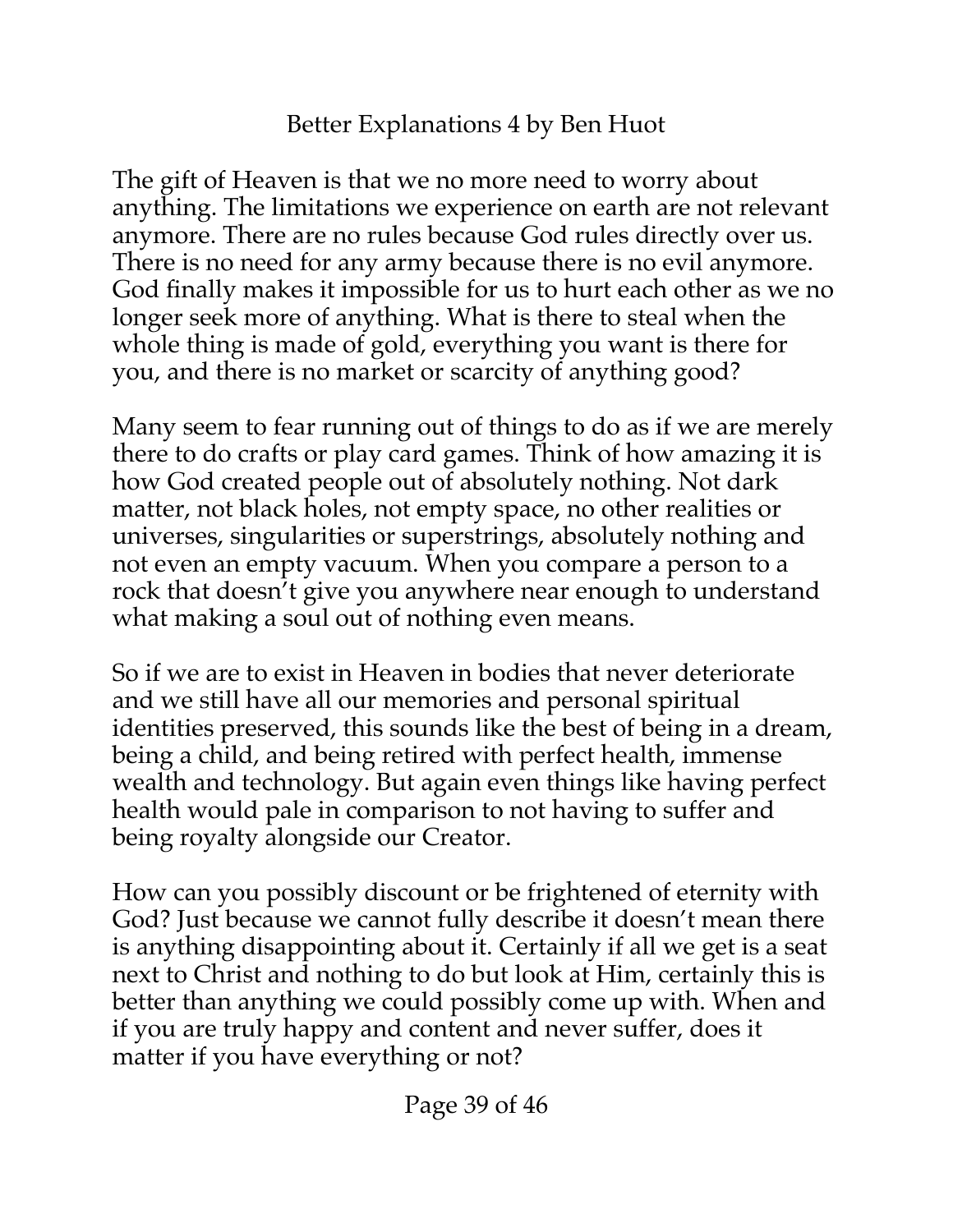So just like a birthday party or a meeting with your best friend any preparations necessary are not burdens or responsibilities but fun activities to do in anticipation. We need to stop thinking of doing things for God because we think we owe Him something. We certainly do, but God has given us this gift freely and so we need to focus on gathering the rest of the guests.

We could ponder forever as to why God wanted to save us, but for whatever reason He did. Yes we are unworthy and yet He stands at our door with a gift for us even though we destroyed His house beforehand partying without Him. Let's focus on the next step of preparing for His homecoming by creating the kind of party He would want.

He wants everyone at the party and time with Him is better than any gift we could make. To get ready for the party we need to create a space for Him in our hearts, our churches, and our society. We have to pray that He will return. And we have to make peace with Him and everyone else. He is not coming back to destroy our enemies as they are invited as well.

We need to give up and get over the idea of being right and being rewarded for being faithful. God sees no rank amongst people because all people need a miracle to come to faith in Christ. We all have been promised great futures that none of us have sufficiently earned and never will. Our inheritance is not about possessions or even possibilities but about being children of our Creator.

Christ defeated sin permanently but we will not experience this fully until after we physically die. We do evil because we do choose to but our motivation is different once we choose to follow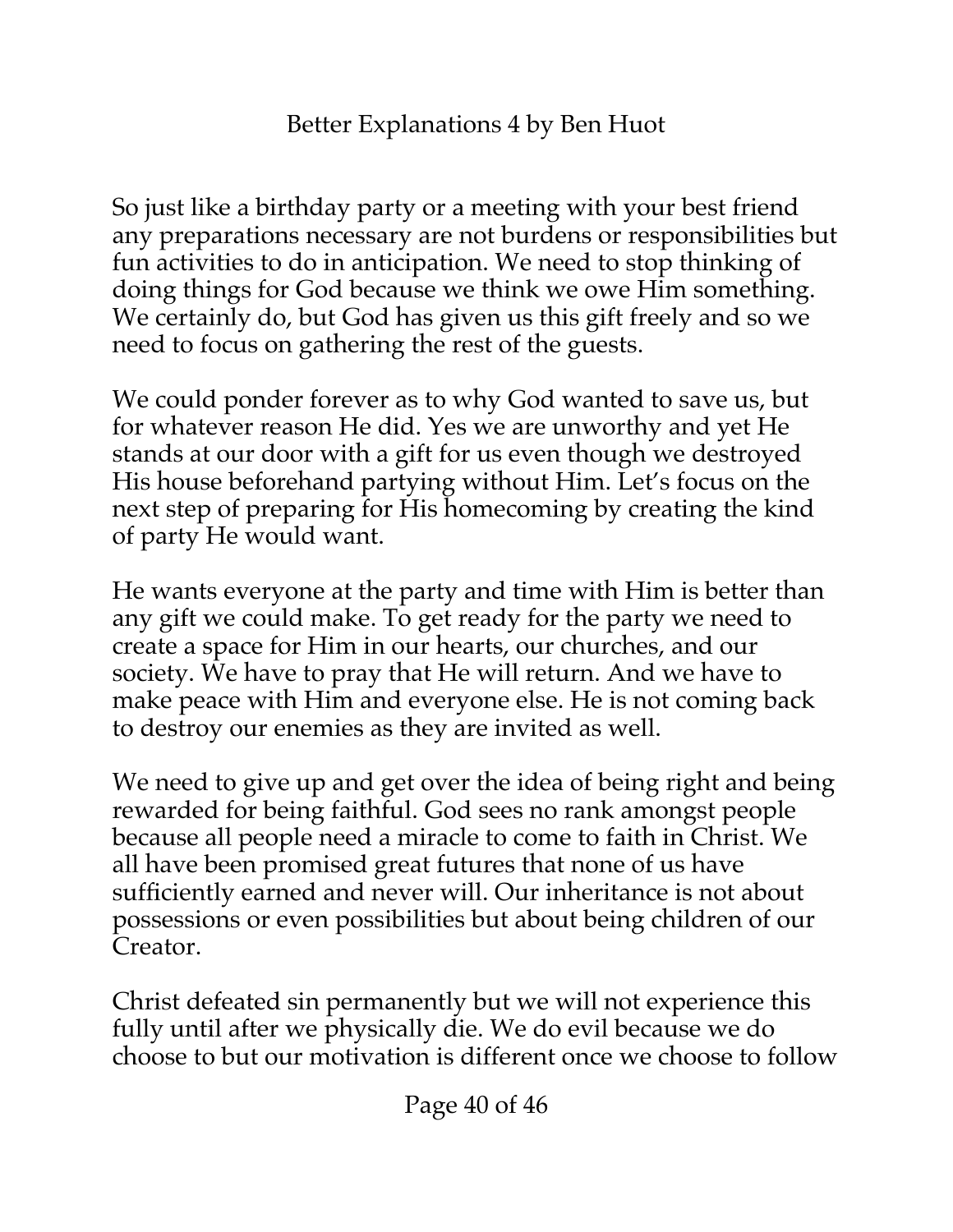God and so we will not need to fight evil in God's Heaven. We will no longer be tested and our side has been chosen. This is why there will be no suffering in Heaven.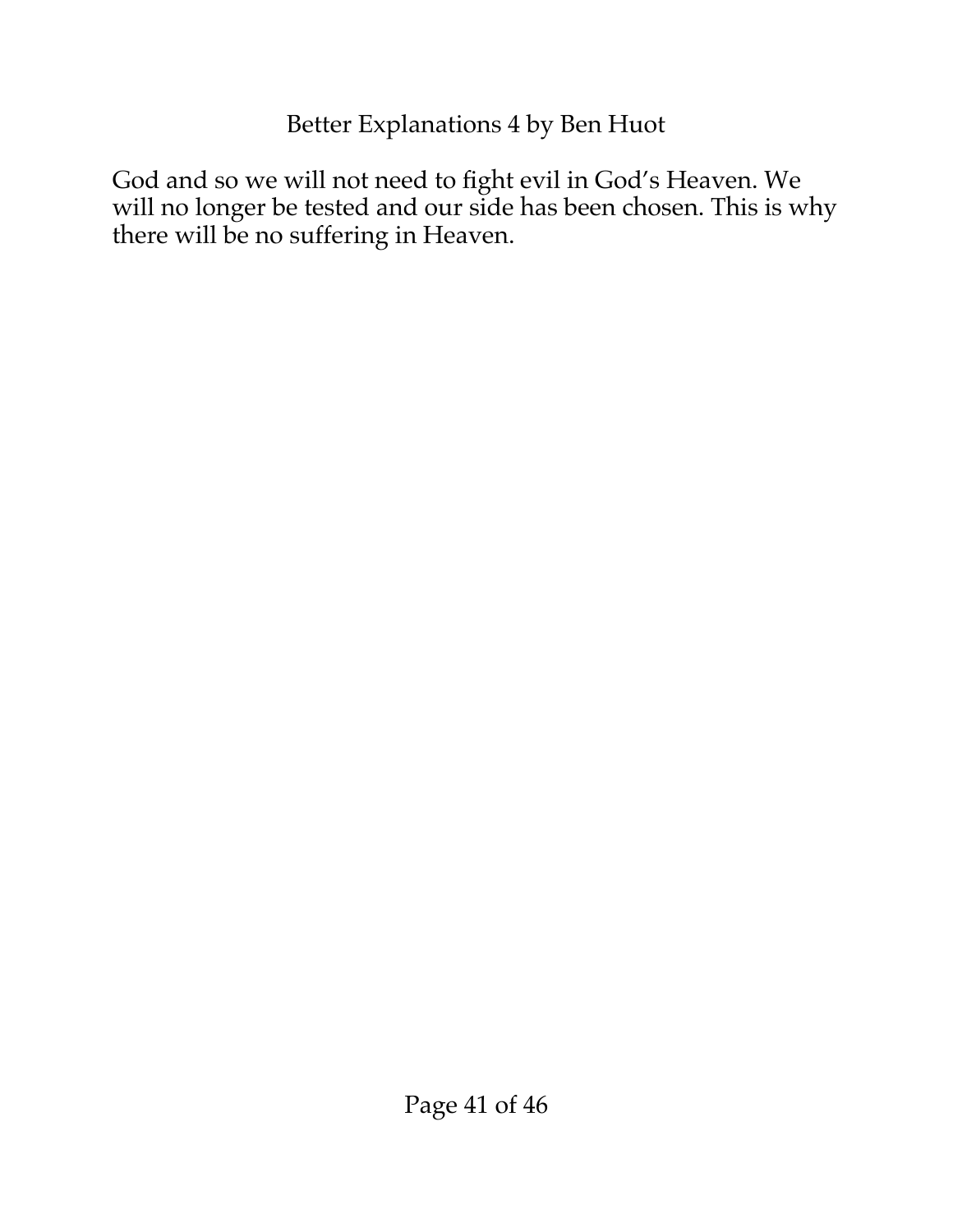## <span id="page-41-0"></span>A Better Reality

Better than a drug, like the happiest moment of your childhood, Heaven makes your life on earth look like living in a computer by comparison. The Bible uses similar words for both the afterlife and space. I think this might be a reference to both the size and magnitude of reality that Heaven is all about.

The Kingdom of God is about true equality and true freedom. Think of Heaven as a utopia better than people's greatest dreams for America in terms of the best and most universal American ideals. There will be true peace in Heaven just as Jesus is described as the Prince of Peace. This means we will experience peace, on all levels: peace with God, peace with each other, and inner peace.

Everything on earth has records and so does Heaven. All who are saved are written in a book called the Book of Life. We think of records as punishments, obligations, and bureaucracy. Heaven is very much not like that. The kind of records necessary are minimal because God already know everything, evil we be impossible, and God is accepted by all as the supreme authority.

Imagine how well things would work on Earth if we had complete peace on all levels and had a supreme authority we could trust to be fair. Even better would be if there were a system where we could have kindness and mercy along with justice and equality. This can be possible only through Christ and His death and resurrection. That is truly revolutionary by itself.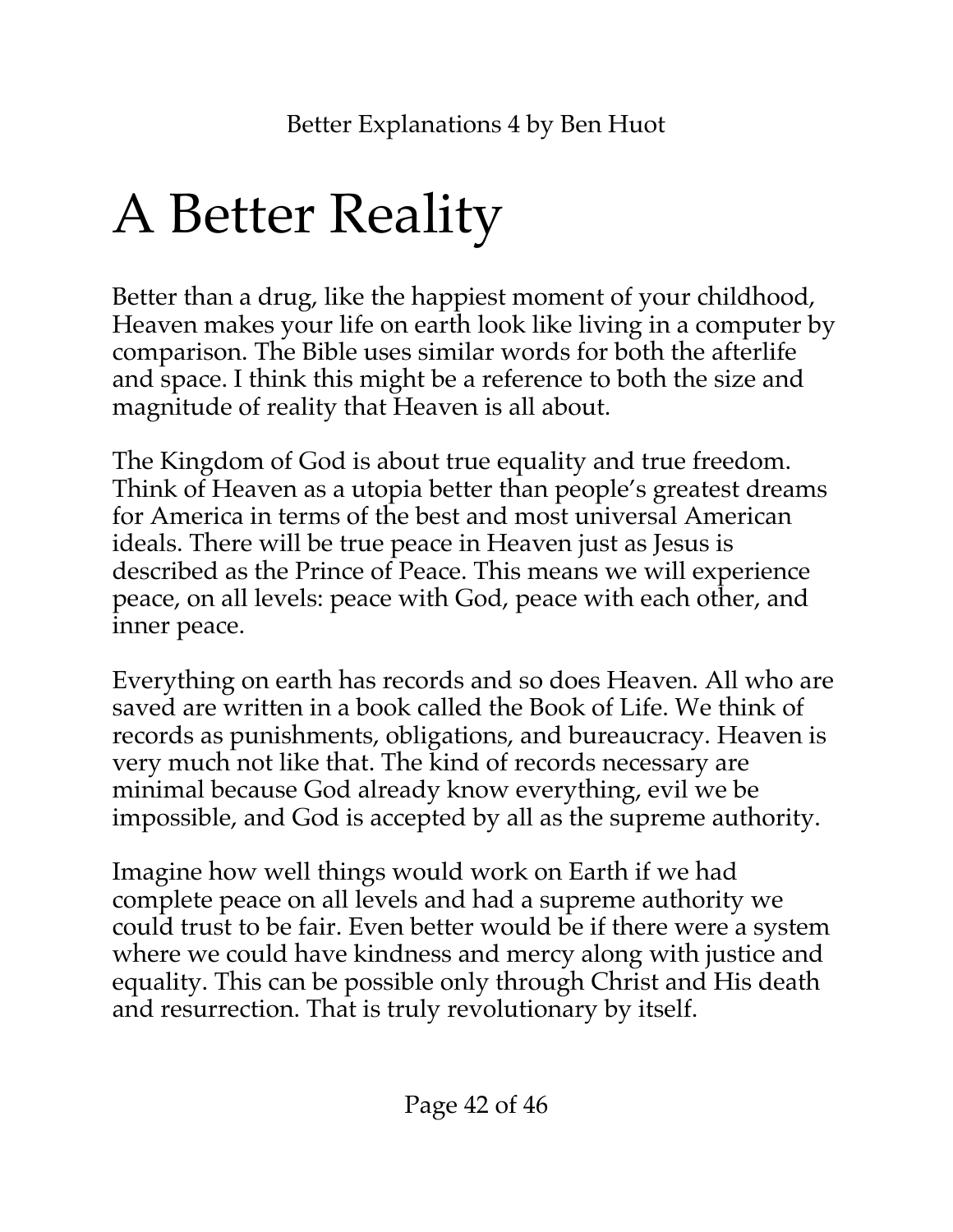Christ says that once He left and returned to Heaven He would prepare a place for us in Heaven. After He returns to earth He will make a new Heaven and a new earth. Imagine Earth before the flood where people lived hundreds of years or more and there was so much more abundance than even in America when the Europeans first stepped on soil in the Americas. Then also imagine Earth before the fall and how we could grow things easily and never have to work hard to produce food or anything. Even nakedness had no shame in it or any weird meanings that it does today.

Imagine sex which we are so obsessed with today was actually designed by God, but that there is no sex in Heaven. Imagine having things so much more enjoyable than sex to do so that people don't even miss it. Men especially spend much of their lives trying to find either spouses or relationships with a big focus on sex. Imagine if people had no sex drive and no desire for it. This alone would help heal us tremendously.

In the Earth today, we see the power evil as being real and it is hard to find God in our society. God speaks softly and the devil shouts. We are so busy doing what we are told today that we have no time or energy to have rest and have a relationship with God.

Imagine if you didn't need to maintain your image to keep a good paying job. Not keeping an online presence alone would lower most peoples's tress levels tremendously. Think of how more relaxed many retired people are who have secure incomes. That would be all of us in Heaven.

Christ was a servant as well. Imagine if you have ever had the experience of everyone just getting together and getting the work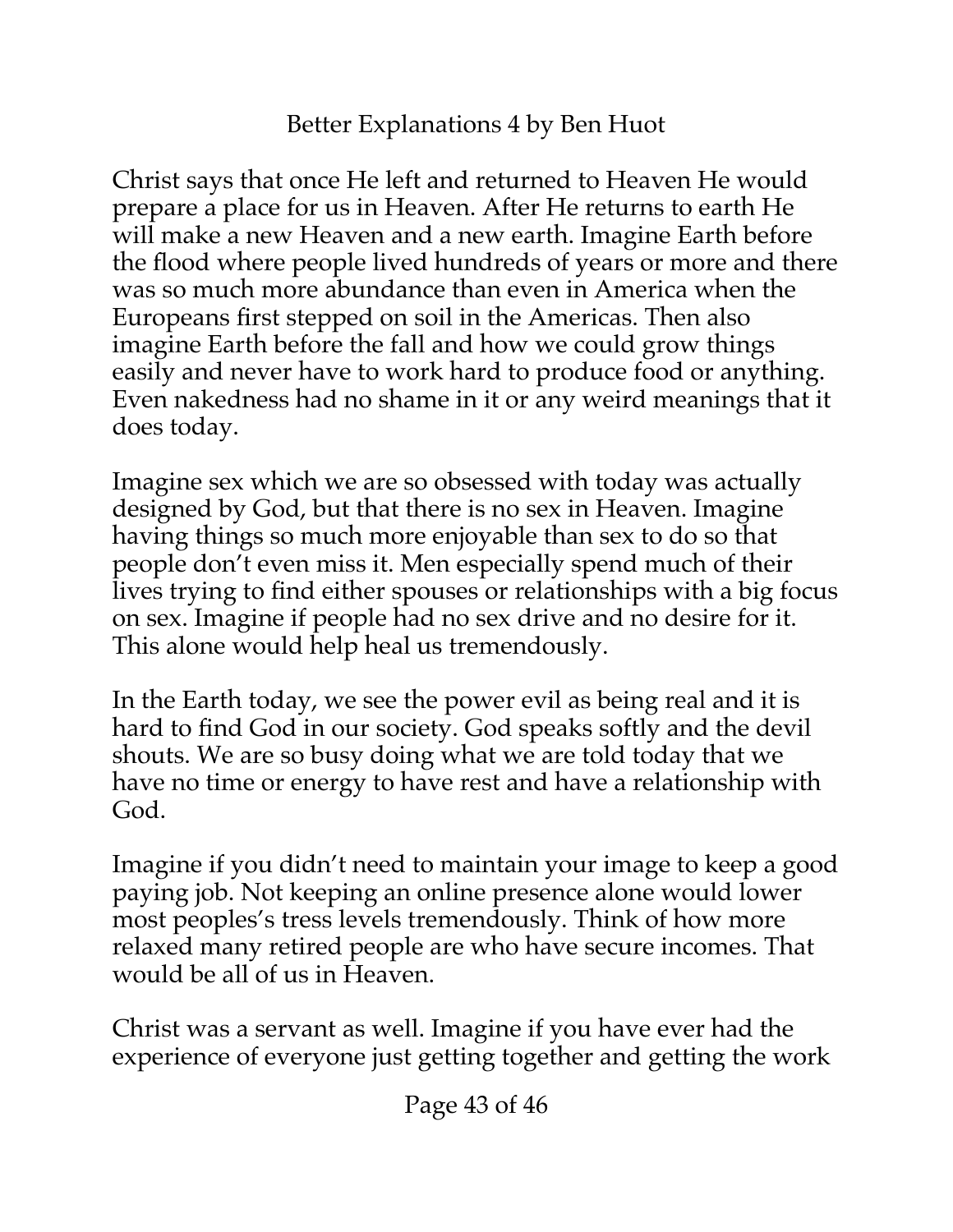done so you can move on and do something fun. Have you ever had a manger or employer who would work along with the employees to do whatever was necessary to get the job done? Have you ever had a leader in your life who would do whatever was necessary for you and everyone under their leadership to be successful? This is the kind of leader Christ is.

Christ is always described, as we will see Him in Heaven, as human even down to the scars on His hands and feet from His crucifixion and likely He will likely look the age He was when He died, 33. We are also told we will have bodies that will never age, wear down, or stop working for any reason. We will have perfect health and never will need to worry about anything medical going wrong.

Not only will there be peace in our lives in our daily life but there will be no hostilities, wars, disagreements, or even awkward situations to deal with. The lions are said to live with the lambs like they did during the flood. Imagine animals where one is a prey and one is a predator being friends. This also means there will be animals in Heaven and they will be happy on a level that even the best pampered pets on earth are not.

God is also our Creator and He first wanted us to share in creating with Him. Adam was charged with naming the animals and people were given the responsibility of taking care of His creation and making sure animals were well taken care of and had good lives. Obviously we fouled this up so bad that we have a hard time relating with this, but in Heaven we will be able to follow through with this again.

Christ also talks about us having responsibilities in Heaven as well. We are given in the parables examples of how in some ways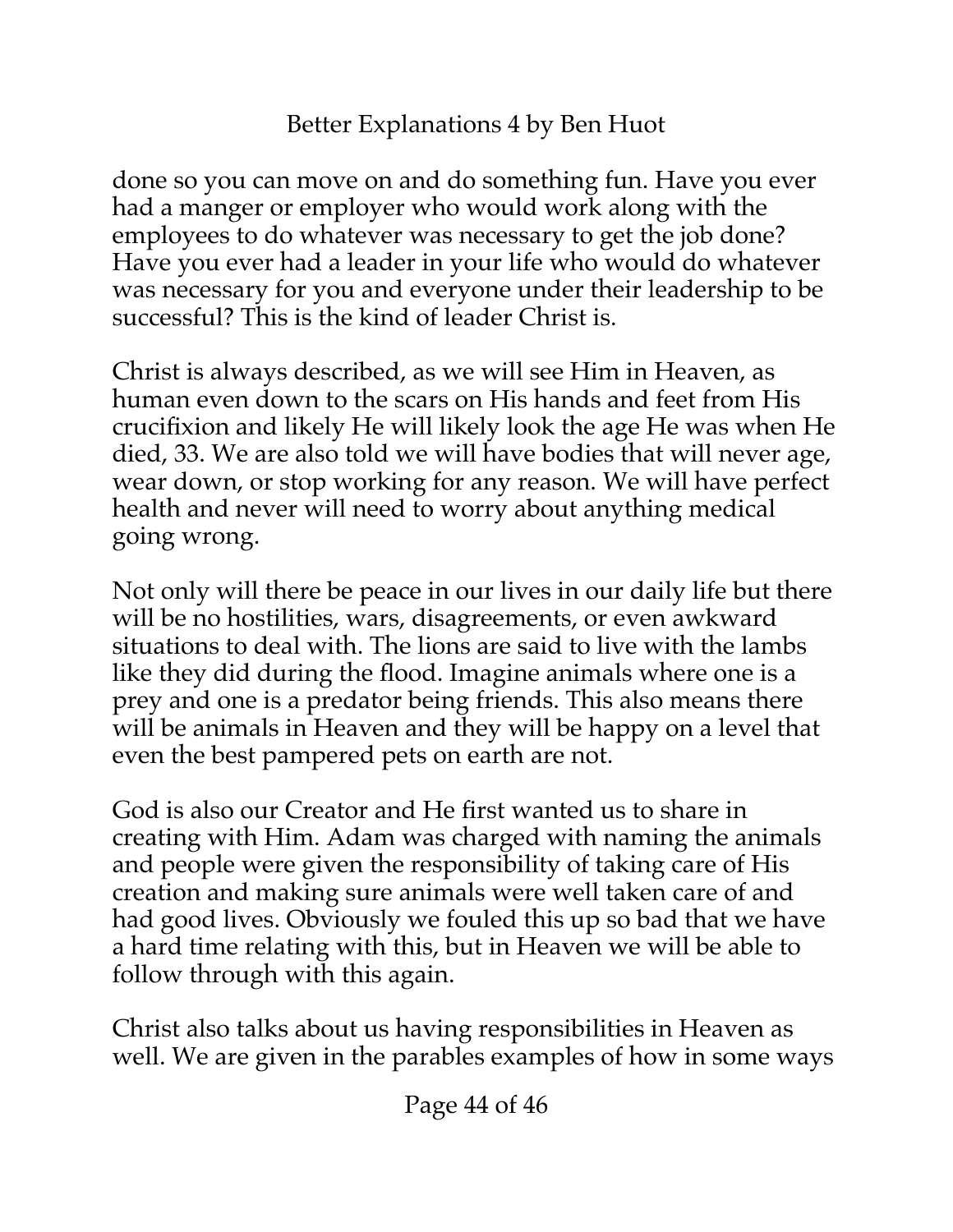earth is training us for Heaven. We are told that God wants us to use the gifts He gave us to make the situation better on earth and tell people about the Gospel. The Apostle Peter was told by Christ that He would be a fisher of men and we are told that the harvest of souls is great but the workers are few.

It is hard to imagine what Heaven will be like but if you look closely through what scripture talks about Heaven and compare that to our experiences on Earth, this should at least encourage you and give you something to look forward to.

Of course there is also a Hell too that is just as real. We don't know much about it but the best analogy on earth is a place of burning trash. But you will not accidentally screw up and end up here without many experiences and people leading you away from it. God designed hell for demons, not people. Remember Christ talked about how no Christian with genuine faith will be taken away from God by foolishness or attack by evil.

The world has suffering and pain because we screwed up. God never designed for us to live as we do now. We have changed everything fundamentally so that things don't work well for anyone. But God has seen this coming as He knows everything and so made a plan that we can not screw up no matter how much we try.

The apostles definitely screwed up majorly in numerous ways when the situation was the most pivotal. God can and will use any of us. Christ even brought a man back from literal death to serve God (Lazarus). Christ said that God can raise stones to be the sons of Abraham and that if no one worships God, the stones will cry out in praise of Him who created them.